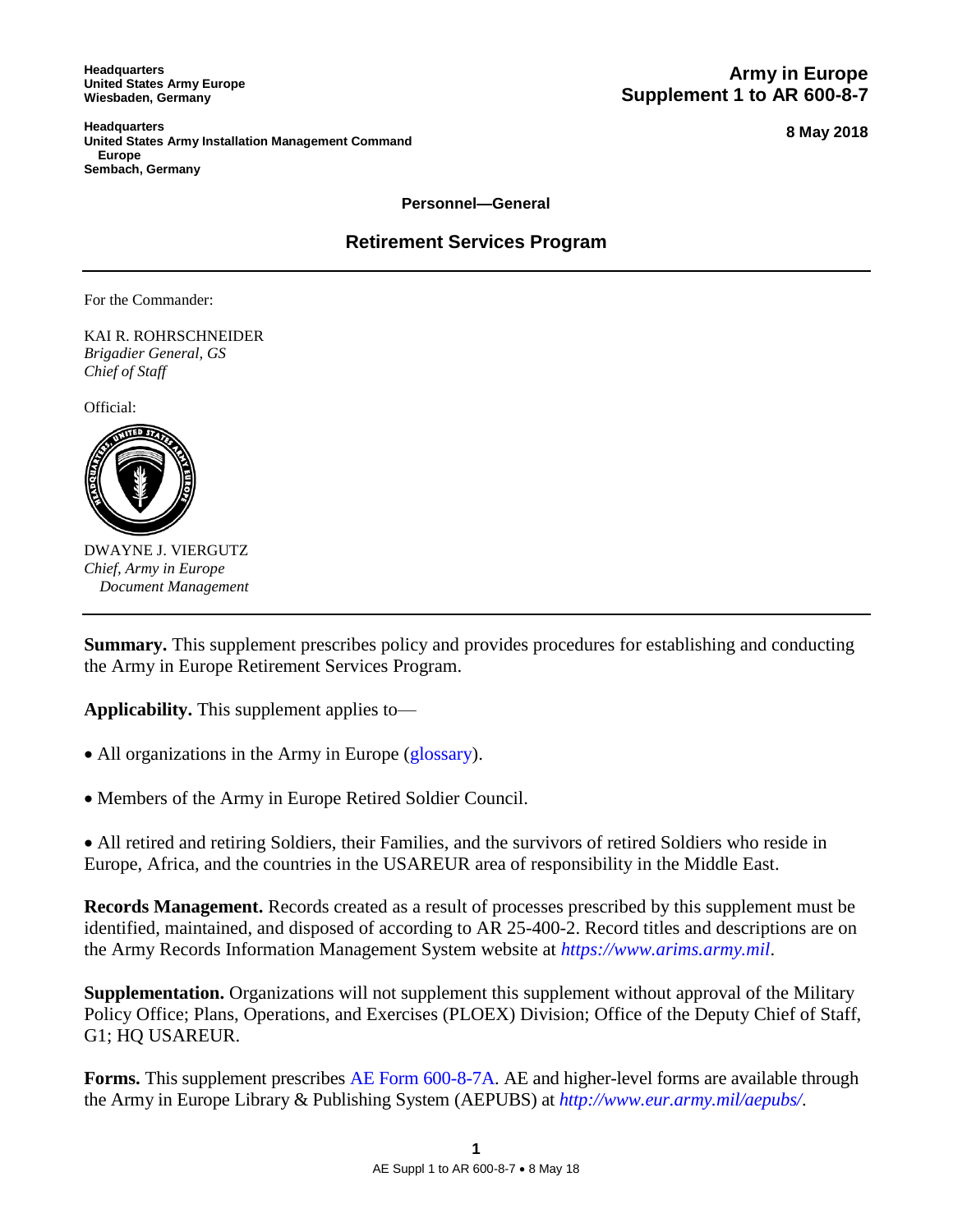**Suggested Improvements.** The proponent of this supplement is the Military Policy Office, PLOEX Division, Office of the Deputy Chief of Staff, G1, HQ USAREUR (mil 537-1051). Users may suggest improvements to this supplement by sending DA Form 2028 to the USAREUR G1 (AEPE-MPO), Unit 29351, APO AE 09014-9351.

**Distribution.** This supplement is available only electronically and is posted in AEPUBS at *http://www.eur.army.mil/aepubs/*.

AR 600-8-7, 18 January 2017, is supplemented as follows:

## **Contents**

Add the following to the chapter 1 list:

[Army in Europe Retirement Services Program Policy](#page-2-0) • 1-14 [Theater-Level Priorities of the Army in Europe Retirement Services Program](#page-3-0)  1-15 [Theater-Level Oversight of the Army in Europe Retirement Services Program](#page-3-1) • 1-16

Add the following to the chapter 2 list:

USAREUR G $1 \cdot 2 - 10$ [HQ USAREUR Staff Offices](#page-5-0)  $\bullet$  2-11 [Office of the Public Affairs Officer, HQ USAREUR](#page-5-1) . 2-12 [Army in Europe Commanders](#page-5-2)  $\bullet$  2-13 [Director, IMCOM-Europe](#page-5-3) • 2-14 [United States Army Garrisons in Europe](#page-6-0) • 2-15 [Regional Health Command-Europe](#page-7-0) • 2-16 [Tricare Area Office Eurasia–Africa](#page-7-1) • 2-17

Add the following to the chapter 5 list:

[Army in Europe Retiree Appreciation Day Program](#page-10-0)  5-9

Add the following to the appendix list:

[D. Internal Management-Controls Evaluation Checklist for USAREUR G1 Evaluation of the Army in](#page-14-0)  [Europe Retired Soldier Council](#page-14-0) [E. Internal Management-Controls Evaluation Checklist for Evaluating the Army in](#page-15-0) Europe Retirement [Services Program at IMCOM-Europe](#page-15-0) [F. Internal Management-Controls Evaluation Checklist for Evaluating the Army in Europe Retirement](#page-16-0)  [Services Program at United States Army Garrisons](#page-16-0)

**Paragraph 1-1, Purpose.** Add the following to the end of the paragraph:

This supplement precribes policy and procedures for implementing the Army in Europe Retirement Services Program (AE RSP). This supplement also defines the roles and responsibilities of key players and organizations in the AE RSP (that is, the USAREUR CG, the USAREUR G1, the USAREUR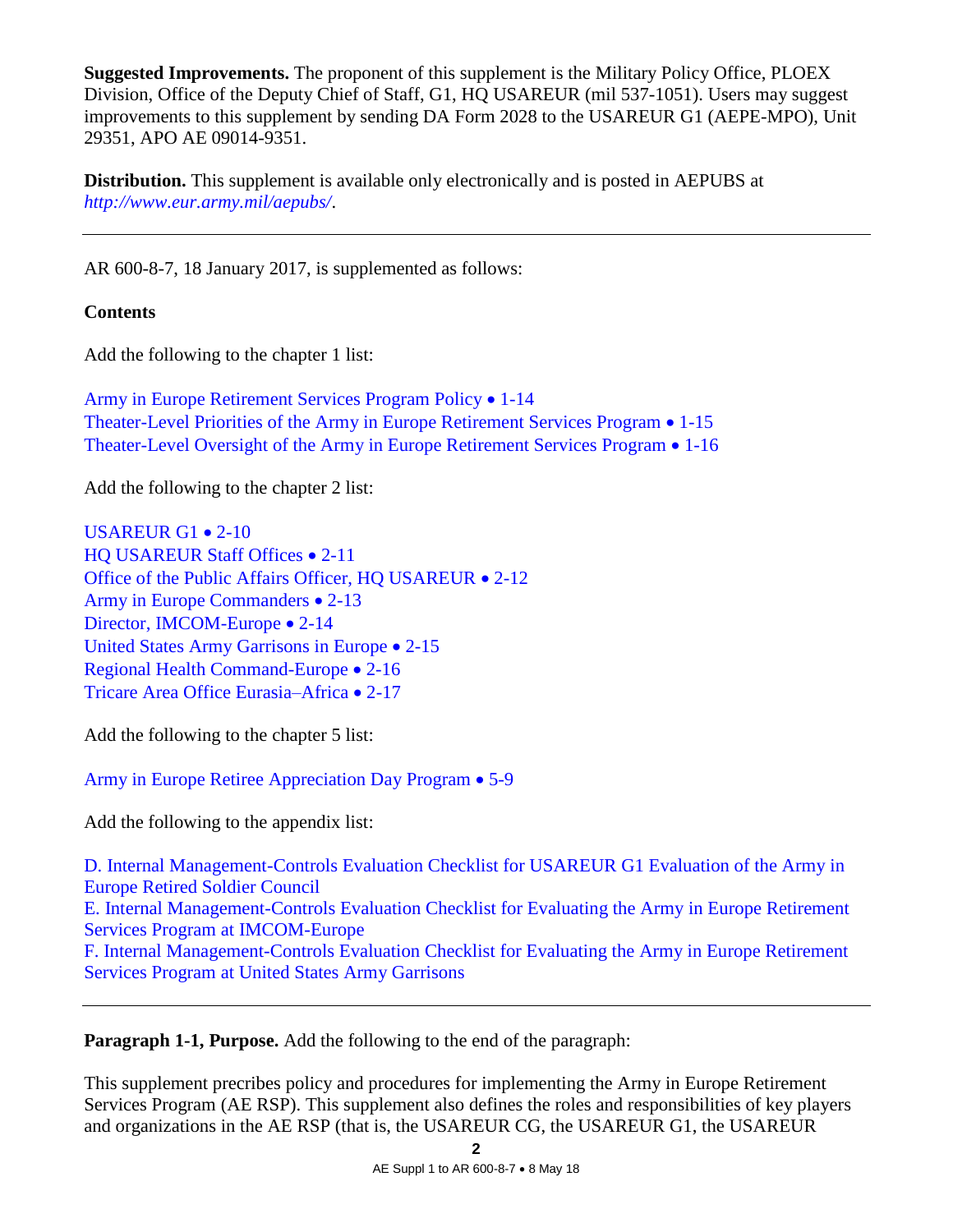Public Affairs Officer (PAO), the Army in Europe Retired Soldier Council (RSC) and its officers, the United States Army Installation Management Command Europe (IMCOM-Europe) and its United States Army garrisons (USAGs), the Regional Health Command Europe (RHCE) and its subordinate Dental Health Command–Europe, and the Tricare Area Office Eurasia–Africa (TAO-EA)).

**Paragraph 1-5, Overview.** Add the following to the end of the paragraph:

For the Army in Europe—

 a. USAREUR is responsible for establishing theater-level policy and providing oversight of the overall AE RSP with concentration on the theater-level aspects of the program. USAREUR priority efforts include maintaining contact with HQDA RSP officials and RSP agencies at the combatant commands and their applicable service component commands stationed in the AE RSP area of responsibility (AOR) [\(glossary\)](#page-20-1) as well as maintaining a close and cooperative relationship with IMCOM-Europe, the organization responsible for executing the RSP [\(b below\)](#page-2-1).

<span id="page-2-1"></span> b. IMCOM-Europe is exclusively responsible for implementing the procedures and establishing standards for the delivery of retirement services within the AE RSP AOR. IMCOM-Europe delivers those services primarily through its USAGs.

**NOTE:** IMCOM-Europe provides RSP support for areas within the AE RSP AOR that are outside the USEUCOM AOR (that is, Africa and the Middle East). IMCOM-Europe provides this support to personnel in Africa through the USAG Italy Retirement Services Office (RSO) and to personnel in the Middle East through the RSO, Office of the Assistant Chief of Staff (OACoS), G1, IMCOM-Europe.

**Chapter 1, General.** Add paragraphs 1-14 through 1-16 as follows:

# <span id="page-2-0"></span>**1-14. Army in Europe Retirement Services Program Policy**

 **a. Communication Between the Active Army [\(glossary\)](#page-19-0) and the Retired-Soldier Community.** The annual Army in Europe Retiree Appreciation Day (AE RAD) in Wiesbaden, Germany, and the various annual garrison RADs are key events that are intended to improve and sustain open communication between Army leaders in Europe and the retired-Soldier community. [Paragraph 5-9](#page-10-0) provides details about the AE RAD program.

 **(1) Communication with HQDA.** The CG, USAREUR, retains the authority to select and inform HQDA of specific issues and concerns originating in Europe relating to retiree policy for consideration and discussion by the Chief of Staff, Army (CSA), Retired Soldier Council (RSC).

 **(2) Strategic Communication to Retirees in the AE RSP AOR.** IMCOM-Europe is responsible for publishing and distributing an annual bulletin for retirees to ensure that retired and retiring Soldiers are aware of activities and services available to them [\(para 3-2e\)](#page-7-2).

 **(3) Representation of the AE RSP at HQDA.** The CG, USAREUR, retains the authority to make final selections for nominations of retired Soldiers who reside in Europe or other locations within the USAREUR AOR to be sent to HQDA for membership on the CSA RSC to represent USAREUR.

 **(4) Oversight of the AE RSP.** USAREUR will convene an AE RSP Oversight Panel annually to review whether the AE RSP is being implemented according to Army and USAREUR policy and to ensure the AE RSP is adhering to current priorities, which are established in coordination between USAREUR and IMCOM-Europe.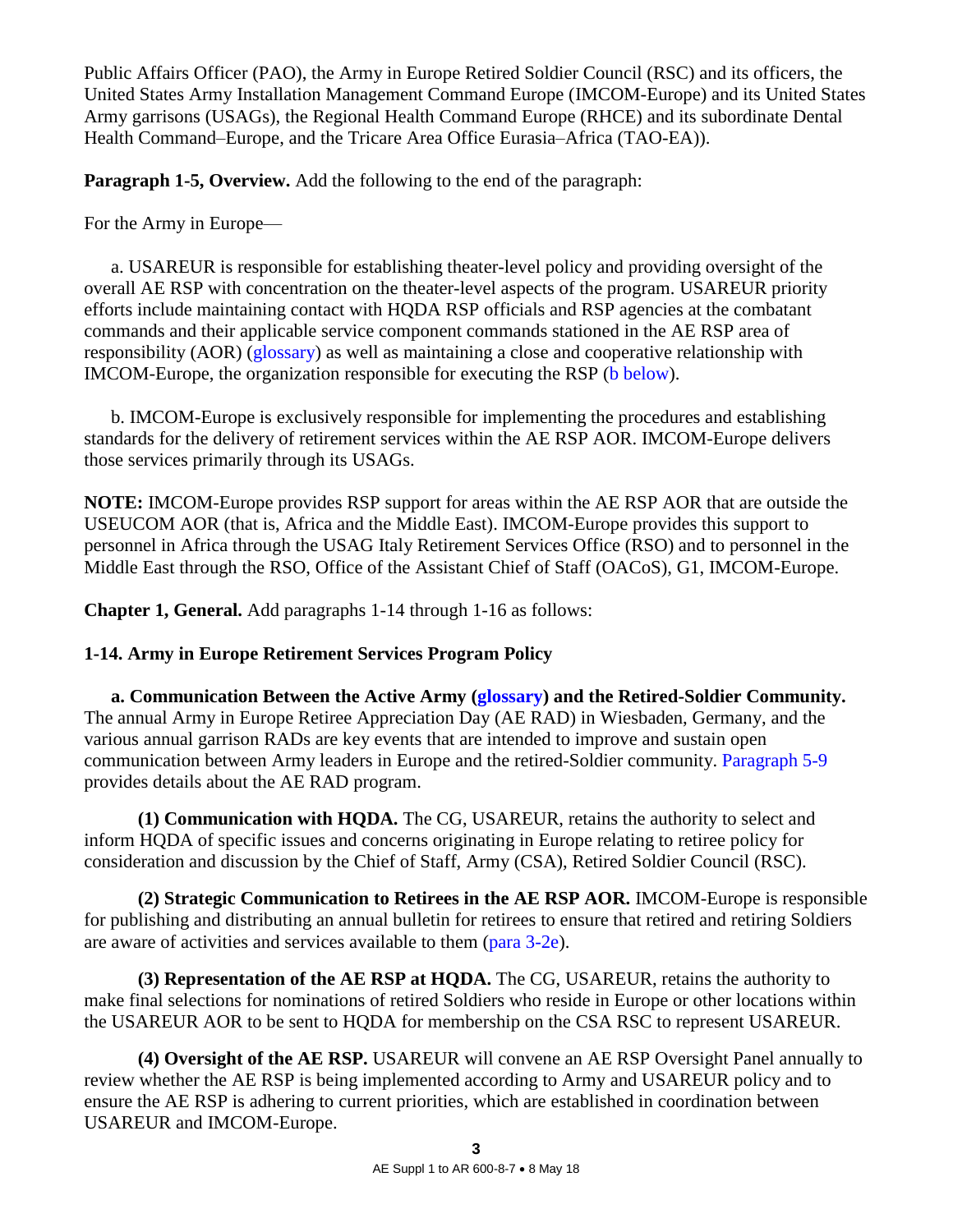# <span id="page-3-0"></span>**1-15. Theater-Level Priorities of the Army in Europe Retirement Services Program**

 **a. Availability of Retirement Services.** USAREUR and IMCOM-Europe are responsible for allocating sufficient resources to the RSP to ensure locally offered services to retiring and retired Soldiers, their Families, and survivors of retired Soldiers are accessible, adequate, effective, responsive, and reliable. USAREUR and IMCOM-Europe must also ensure that retirement services (potentially more limited, such as web-based or telephonic) are available to beneficiaries who reside in the AE RSP AOR, but outside of the geographic boundaries of the USAGs.

**b. Support for Retired Soldier Councils.** Presidents of RSCs must have routine, direct access to the applicable USAG or USAREUR unit commander, the applicable senior enlisted leader, and, as appropriate, the USAREUR senior responsible officer (SRO) for their region to establish and maintain a close working relationship with key leaders.

## <span id="page-3-1"></span>**1-16. Theater-Level Oversight of the Army in Europe Retirement Services Program**

This supplement establishes an AE RSP Oversight Panel that will assist the CG, USAREUR, by overseeing how well strategic-level quality-of-life concerns of retired Soldiers who reside in the AE RSP AOR have been or are being addressed by the routine processes of the AE RSP.

a. The AE RSP Oversight Panel—

 (1) Comprises a designated USAREUR G1 staff representative; the ACoS, G1, IMCOM-Europe; the IMCOM-Europe Retirement Services Officer (RSO); and the AE RSC President.

(2) Will meet annually to review—

 (a) USAREUR G1 evaluations of the effectiveness of the services provided by the AE RSP and discuss, as required, courses of action to address and correct any identified deficiencies.

(b) Priorities for RSP services within the AE RSP AOR and reprioritize them as needed.

 b. The AE RSC will conduct in-progress reviews of the agenda topics for the annual AE RSP Oversight Panel meeting during the AE RSC's quarterly meetings. The AE RSC will include the results of the in-progress review in AE RSC meeting minutes and ensure each AE RSP Oversight Panel member receives a copy of the minutes.

 c. The USAREUR G1 (or designated representative) will coordinate an appropriate date, time, and location for the annual AE RSP Oversight Panel meetings with the panel members.

**Paragraph 2-7, Commanders of Overseas Army Service Component Commands.** Add subparagraph e as follows:

e. The CG, USAREUR—

 (1) Is responsible for establishing an AE RSC and approving the appointment of any voting members not already designated by this supplement as members by duty position or nomination.

 (2) Retains final policy-decision authority for the AE RSC oversight responsibilities delegated to the USAREUR G1 for routine execution in [paragraphs 2-10a through o](#page-4-1) when the policy applies to IMCOM-Europe or any other non-USAREUR command (AE Reg 1-10, [para 5b](http://www.eur.army.mil/aepubs/publications/AER1-10.pdf#page=6) and [table 1\)](http://www.eur.army.mil/aepubs/publications/AER1-10.pdf#page=7).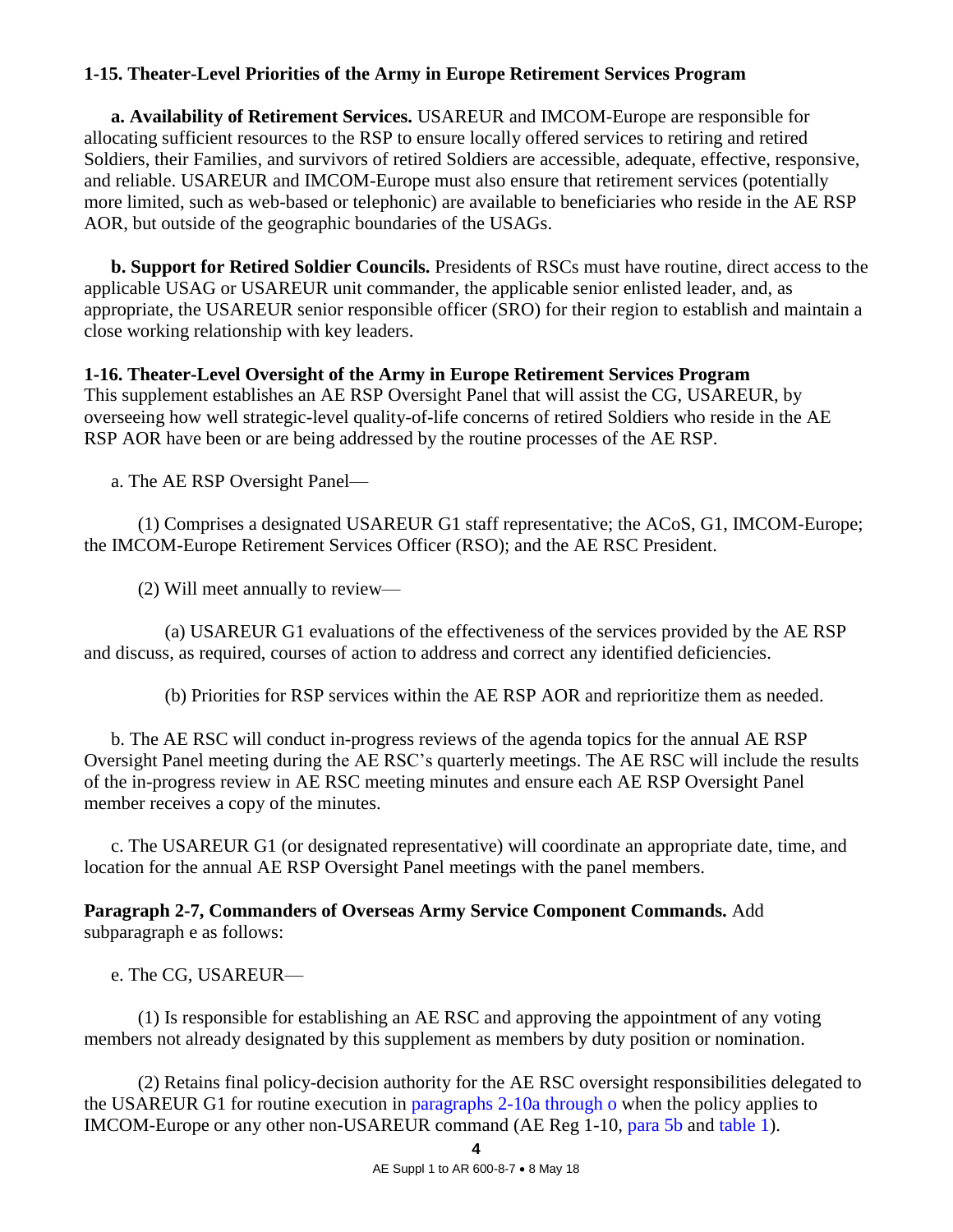**Chapter 2, Responsibilities.** Add paragraphs 2-10 through 2-17 as follows:

# <span id="page-4-0"></span>**2-10. USAREUR G1**

The USAREUR G1 will—

<span id="page-4-1"></span> a. Establish USAREUR-internal policy and general procedures for the AE RSP and provide guidance to organizations throughout the Army in Europe to help them support theater-specific needs of the overseas retiree community.

 b. In coordination with the Director, IMCOM-Europe, take part in prioritizing AE RSP services for resource allocation.

c. Review IMCOM-Europe evaluation checklists (apps  $E$  and  $F$ ) and use them to evaluate the effectiveness of RSP services provided throughout the AE RSP AOR.

d. Be the HQ USAREUR staff proponent for all of the following:

 (1) The AE RSC. The USAREUR G1 will be the USAREUR approval authority for establishing and revising the AE RSC charter.

 (2) All routine matters relating to or affecting individual retiring or retired Soldiers, their Families, and survivors of retired Soldiers.

e. When requested, help the Director, IMCOM-Europe, and USAG commanders provide retirement services.

f. Provide oversight of strategic-level retiree quality-of-life issues and retired-Soldier concerns.

g. Develop a theater-level guest speakers program for integration in the theater-level AE RAD, coordinate that program with the USAG Wiesbaden, and support the garrison's plans for the AE RAD by doing the following.

 (1) Select, invite, and host guest speakers for the theater-level AE RAD and fund their travel if travel is required.

 (2) Develop, fund, and coordinate printing of any hard-copy speaker programs (handouts) required for the event. Handouts will include information about the participating speakers (for example, biographies).

 h. Update the CG, USAREUR, at least once a year on the situation and vital issues and concerns of retired Soldiers, their Families, and survivors of retired Soldiers residing in Europe. The update will be provided in coordination with the AE RSC President and the ACoS, G1, IMCOM-Europe.

 i. In coordination with the AE RSC, maintain liaison with HQDA, combatant commands, their components, and SROs on matters of concern to retiring and retired Soldiers, their Families, and survivors of retired Soldiers.

 j. Designate an Active Army field-grade officer to serve as the staff representative on the AE RSP Oversight Panel and as an advisory member to the AE RSC.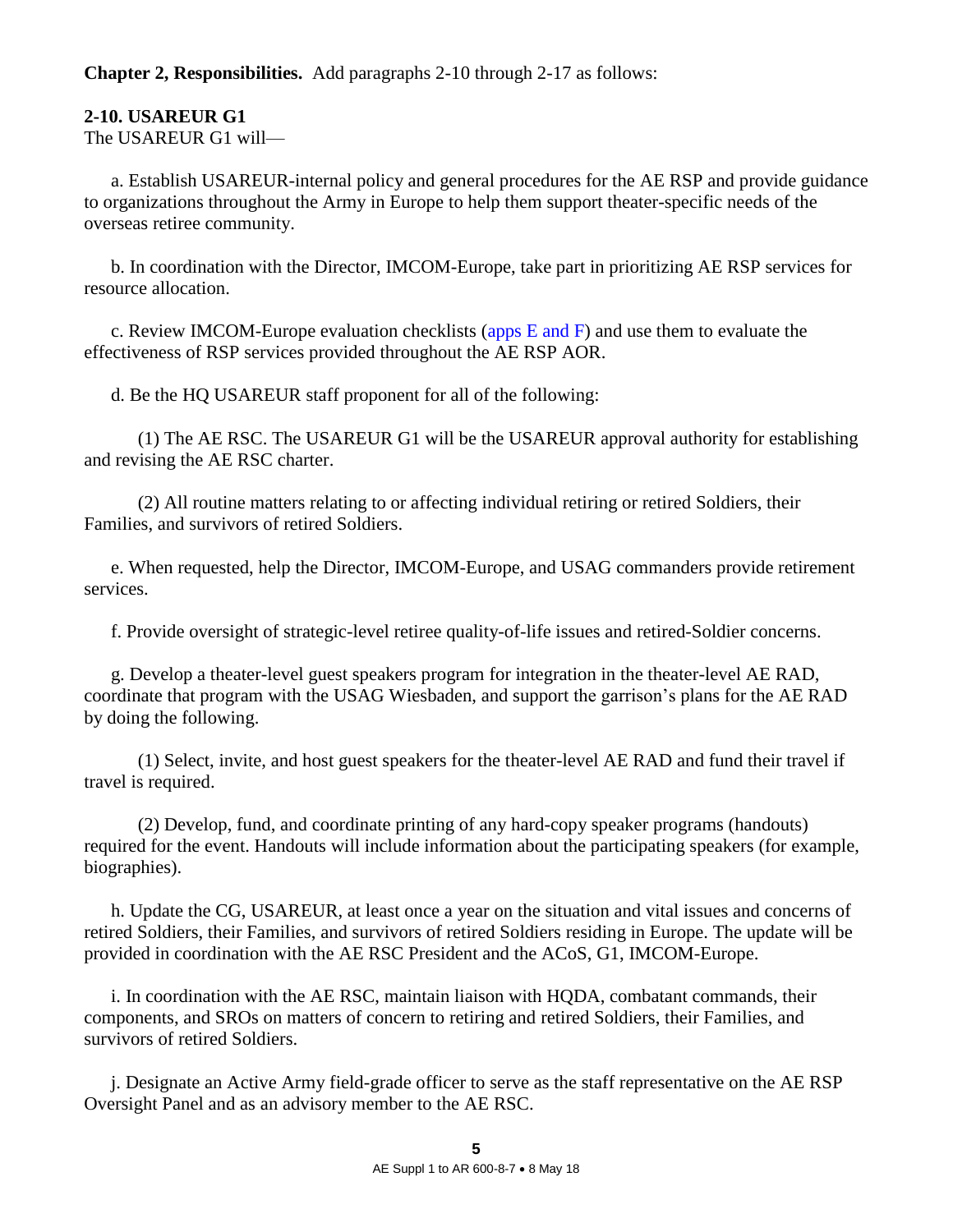k. Coordinate with the AE RSC all actions pertaining to or affecting retiring or retired Soldiers, their Families, and survivors of retired Soldiers.

 l. Approve AE RSC meeting minutes and, in coordination with the AE RSC, distribute them to the CG, USAREUR; the Chief, Army Retirement Services; commanders and senior enlisted leaders of Army in Europe organizations; retiree staff proponents; component retiree council presidents; retiree representatives in combatant commands and their components; and others as appropriate.

 m. Ensure internal control evaluation checklists for the AE RSC are completed in accordance with [appendix D.](#page-14-0)

n. Based on AE RSC recommendation, serve as the approval authority for the following:

 (1) The appointment or reappointment of retired Soldiers as members of the AE RSC and the extension of individual members on a case-by-case basis (that is, when the USAREUR G1 determines that is in the best interest of the retired-Soldier community).

 (2) The identification and initial prioritization of all Army in Europe issues and concerns to be proposed for submission to HQDA for consideration by the CSA RSC.

 (3) All nominations of retired Soldiers who reside in the AE RSP AOR to be members of the CSA RSC.

o. Do the following in coordination with the AE RSC President:

 (1) Provide administrative, financial, and logistic support for AE RSC activities and develop an annual budget to support the AE RSC.

(2) Develop the agenda for the annual AE RSP Oversight Panel meeting.

# <span id="page-5-0"></span>**2-11. HQ USAREUR Staff Offices**

When preparing staff actions that affect retired or retiring Soldiers, their Families, and survivors, HQ USAREUR staff offices must coordinate those actions with the USAREUR G1.

# <span id="page-5-1"></span>**2-12. Office of the Public Affairs Officer, HQ USAREUR**

The Office of the Public Affairs Officer (OPAO), HQ USAREUR, will provide support to the AE RAD Program as specified in [paragraph 5-9d\(3\).](#page-12-0)

# <span id="page-5-2"></span>**2-13. Army in Europe Commanders**

Commanders of Army in Europe organizations and units will identify and send any theater-level issues and concerns affecting retired or retiring Soldiers, their Families, and their survivors, through their respective chain of command to the USAREUR G1.

# <span id="page-5-3"></span>**2-14. Director, IMCOM-Europe**

The Director, IMCOM-Europe, will—

 a. Be represented by the ACoS, G1, IMCOM-Europe, for theater-level AE RSP issues or designate an alternate if the ACoS, G1, is not available. The IMCOM-Europe Director's representative will serve as a member of the AE RSP Oversight Panel and the AE RSC.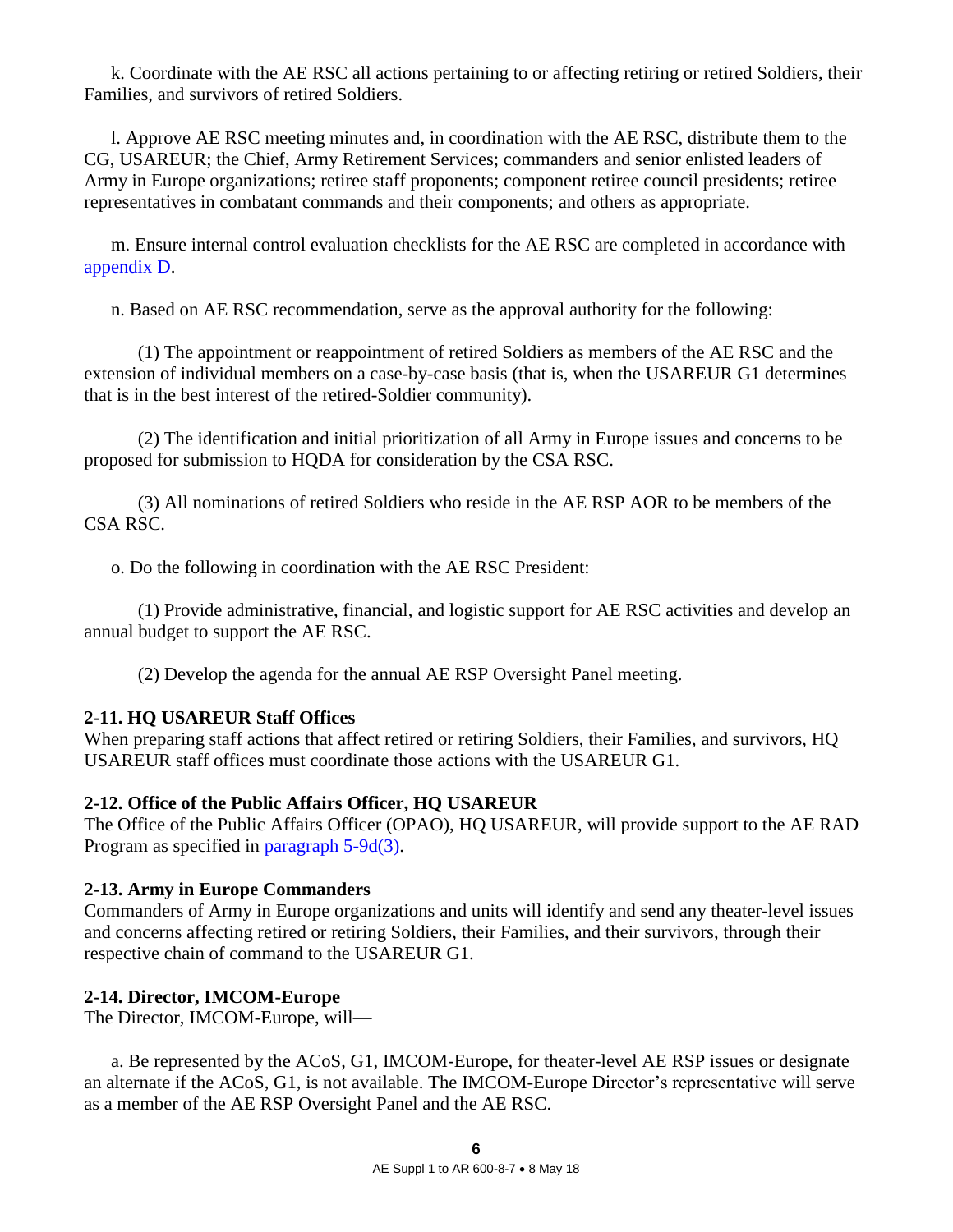b. Ensure that the ACoS, G1, and the IMCOM-Europe Retirement Services Officer (RSO) are available to take part in meetings of the AE RSP Oversight Panel and the AE RSC.

c. Through the IMCOM-Europe RSO—

 (1) Enforce the AE RSP prioritization of services and develop procedures and standards for effective delivery of retiree services.

 (2) Ensure IMCOM-Europe provides or coordinates for casualty assistance and survivor-outreach services when retired Soldiers residing in the AE RSP AOR die.

 (3) Coordinate with the USAREUR G1 to review and reprioritize RSP services throughout the AE RSP AOR.

 (4) Send any applicable issues and concerns to the USAREUR G1, including those identified at the garrison level, for possible submission to HQDA for CSA RSC consideration. This should be done as soon as possible after an issue or concern is identified.

 (5) Send to the USAREUR G1 any nominations of retired Soldiers who wish to be considered for membership on the CSA RSC, usually by 1 October each year.

 (6) Send to the USAREUR G1 a suggested list of items to be integrated into the agenda for discussion at the annual AE RSP Oversight Panel meetings by 2 months before the scheduled meeting.

(7) Complete internal control checklists in accordance with appendix  $E$  (for ACoS, G1, IMCOM-Europe, action) and [appendix F](#page-16-0) (for action by each USAG director of human resources) and send a copy to the USAREUR G1 for review when required (paras  $E-2$  and  $F-2$ ).

 (8) Provide headquarters-level oversight of USAG RADs. This includes overseeing the USAG Wiesbaden's plan and execution of each AE RAD and overseeing all other local RADs according to [paragraph 5-9.](#page-10-0)

# <span id="page-6-0"></span>**2-15. United States Army Garrisons in Europe**

a. USAG commanders will—

 (1) In addition to assuming the responsibilities in paragraph 2-6c of the basic regulation, ensure their garrison provides retiree services in coordination with the IMCOM-Europe RSO and SROs.

 (2) Send the IMCOM-Europe RSO a USAG Director of Human Resources-completed AE RSP internal management-control checklist in accordance with [appendix F](#page-16-0) at least when required according to [paragraph F-2.](#page-16-1)

 b. When volunteers cannot be identified for membership in the AE RSC, the Commander, USAG Benelux, and the Commander, USAG Italy, will nominate an officer who is a member of the respective USAG RSC to be a member on the AE RSC. In addition to the documentation prescribed in [paragraph 5-7g](#page-10-1) below, the nomination packet will include a copy of the orders or letter appointing the individual as a member of the USAG RSC.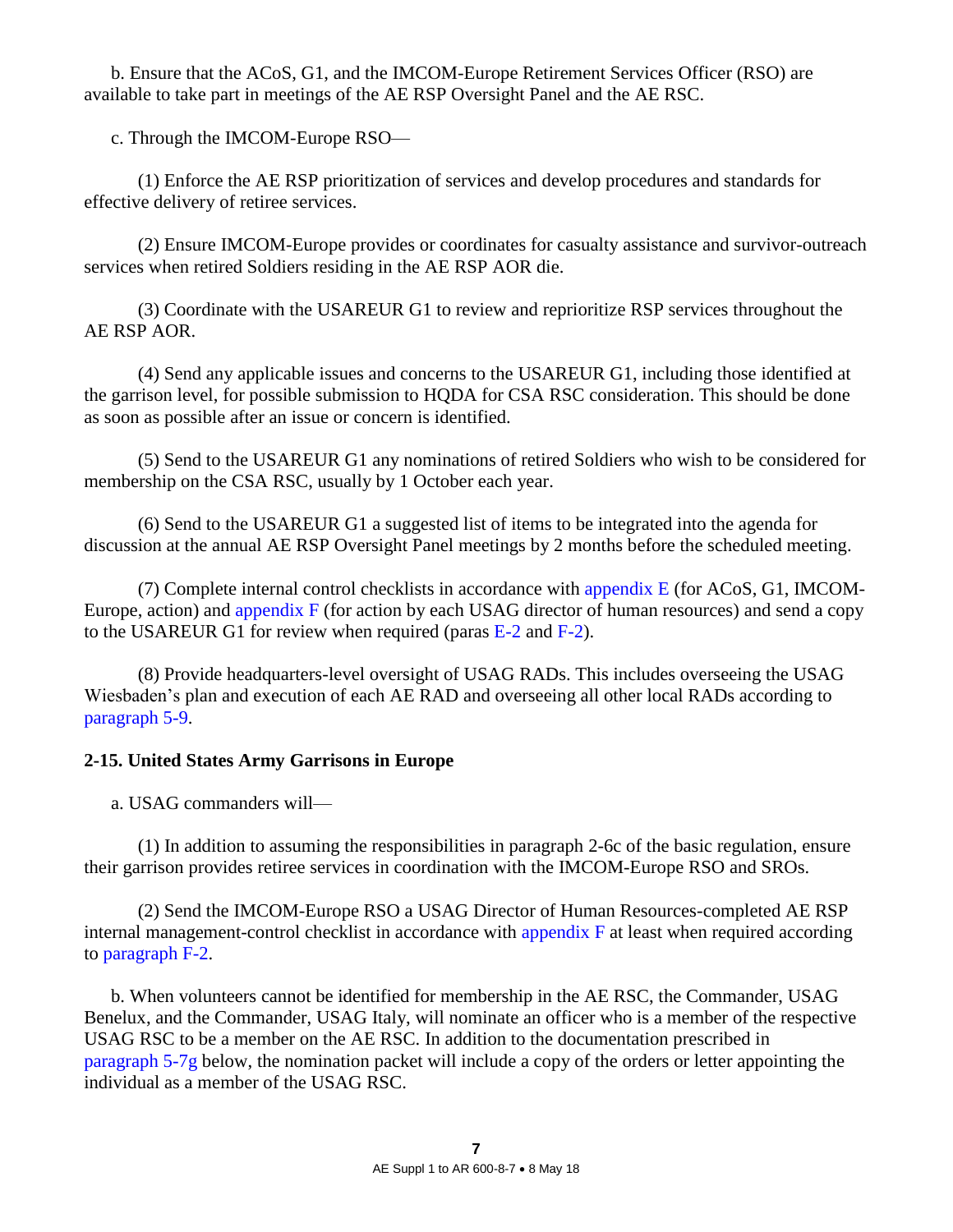### <span id="page-7-0"></span>**2-16. Regional Health Command Europe**

The RCHE will provide health and dental support to the AE RAD Program as prescribed in [paragraph 5-9d\(7\).](#page-13-0)

## <span id="page-7-1"></span>**2-17. Tricare Area Office Eurasia–Africa**

The TAO-EA usually supports the AE RAD Program as explained in [paragraph 5-9d\(8\).](#page-13-1)

**Paragraph 3-2, Retired Soldier Newsletters.** Add subparagraph e as follows:

<span id="page-7-2"></span> e. At least once a year, IMCOM-Europe publishes the IMCOM-Europe Retiree Bulletin. The bulletin is posted on a public-facing webpage and distributed by e-mail to retired Soldiers, their Families, and their survivors residing in the AE RSP AOR. Retirees who do not have e-mail may ask to have printed copies sent to their regular mailing address.

 (1) The preferred means for the IMCOM-Europe RSO to distribute the bulletin is as follows, in order of preference:

(a) By e-mail with an embedded web-link to the bulletin  $((3)$  below).

(b) By e-mail with a PDF copy of the bulletin attached.

(c) On paper through regular postal channels.

 (2) Based on the above, retirees are encouraged to provide the IMCOM-Europe RSO an e-mail address.

<span id="page-7-3"></span> (3) The current and previous editions of the IMCOM-Europe Retiree Bulletin are available at *http://www.imcom-europe.army.mil/webs/sites/europe\_life/retiree/index.html* by selecting the "Retiree Bulletin" link from the "RSO Links/Resources" list on the right side of the webpage.

**Paragraph 3-3, Installation and Reserve Component Retirement Services Office Webpages.** Add subparagraph c as follows:

 c. The USAREUR G1 will maintain an AE RSC homepage and include a link to this page on the USAREUR G1 homepage. The URL is *http://www.eur.army.mil/g1/content/misc/AERC/index.html*.

**Paragraph 3-4, Generic E-mail Address.** Add subparagraphs a and b as follows:

a. The USAREUR G1 will, if required, establish and maintain a non-person entity (NPE) e-mail address for the AE RSC President (for example, *usarmy.wiesbaden.usareur.mbx.aerc-pres@mail.mil*).

 b. IMCOM-Europe will, if required, establish and maintain NPE e-mail addresses for the IMCOM-Europe RSO and each USAG RSO. To standardize RSO e-mail addresses, each RSO should use the organization identification of "ret-svcs" immediately before the  $\omega$  symbol, but existing addresses may continue to be used. The NPE e-mail addresses for the RSOs are as follows:

(1) IMCOM-Europe RSO: *[usarmy.sembach.id-europe.mbx.retirement-svcs@mail.mil](mailto:usarmy.sembach.id-europe.mbx.retirement-svcs@mail.mil)*.

(2) USAG Bavaria: *[usarmy.bavaria.id-europe.mbx.dhr-mpd-retirement-services@mail.mil](mailto:usarmy.bavaria.id-europe.mbx.dhr-mpd-retirement-services@mail.mil)*.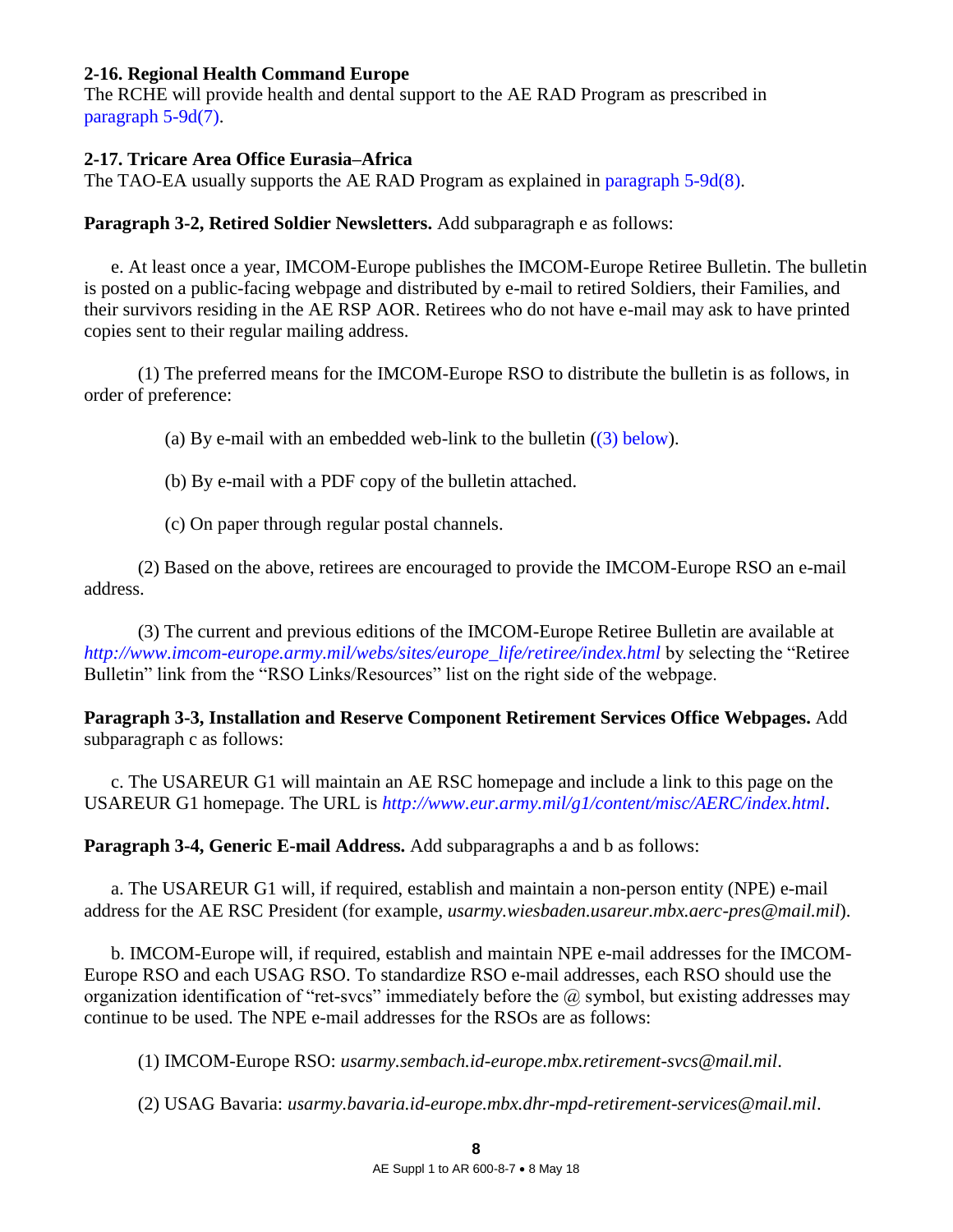(3) USAG Benelux (including the Brussels Community and the Schinnen Community): *[usarmy.benelux.id-europe.mbx.rso@mail.mil](mailto:usarmy.benelux.id-europe.mbx.rso@mail.mil)*.

(4) USAG Italy: *[usarmy.usag-italy.id-europe.mbx.retiree-services@mail.mil](mailto:usarmy.usag-italy.id-europe.mbx.retiree-services@mail.mil)*.

(5) USAG Rheinland-Pfalz: *[usarmy.rheinland-pfalz.id-europe.mbx.usag-r-p-ret-svcs@mail.mil](mailto:usarmy.rheinland-pfalz.id-europe.mbx.usag-r-p-ret-svcs@mail.mil)*.

(6) USAG Stuttgart: *[usarmy.stuttgart.id-europe.mbx.rso-events@mail.mil](mailto:usarmy.stuttgart.id-europe.mbx.rso-events@mail.mil)*.

(7) USAG Wiesbaden: *[usarmy.wiesbaden.imcom-hq.mbx.rso@mail.mil](mailto:usarmy.wiesbaden.imcom-hq.mbx.rso@mail.mil)*.

**NOTE:** As of the date of this supplement, the USAG Ansbach RSO had not yet established an NPE address.

Paragraph 4-1, Pre-retirement Briefing Policy. Add subparagraph e as follows:

 e. IMCOM-Europe will provide the opportunity for all transitioning Soldiers in the AE RSP AOR to schedule and attend a pre-retirement briefing.

**Paragraph 4-3, Survivor Benefit Plan Counseling Policy.** Add subparagraph i as follows:

 i. IMCOM-Europe will provide the opportunity for all transitioning Soldiers in the AE RSP AOR to schedule and attend a Survivor Benefit Plan briefing.

**Paragraph 5-6, Retired Soldier Council Program.** Add subparagraph c as follows:

c. For the Army in Europe, the RSC Program comprises the AE RSC  $((1)$  below), which is established by the CG, USAREUR, and the USAG RSCs [\(\(2\) below\)](#page-8-1), which are established by each garrison commander.

<span id="page-8-0"></span> **(1) AE RSC.** The AE RSC serves as the principal advisory body to the CG, USAREUR, for all matters relating to retired Soldiers. The objectives of the AE RSC are to—

 (a) Provide the CG, USAREUR; commanders of Army in Europe organizations; the Director, IMCOM-Europe; and USAG commanders and their staff insight into critical issues and concerns of retiring and retired Soldiers, their Families, and their survivors.

 (b) Provide the retired-Soldier community in the AE RSP AOR a means of communicating with Army leaders at the highest level in Europe.

 (c) Refer concerns of retired Soldiers and their survivors to the CG, USAREUR, and the council president, chairperson, or chairpersons, so that they can determine whether or not the concern should be brought to the attention of the CSA RSC.

<span id="page-8-1"></span> **(2) USAG RSCs.** The USAG RSCs serve as advisory bodies to garrison commanders and IMCOM-Europe on matters relating to retired Soldiers. The objectives of the USAG RSCs are to—

 (a) Provide the garrison commander, the USAREUR-designated SROs, and the Director, IMCOM-Europe, insight into critical issues and concerns of retired and retiring Soldiers, their Families, and their survivors.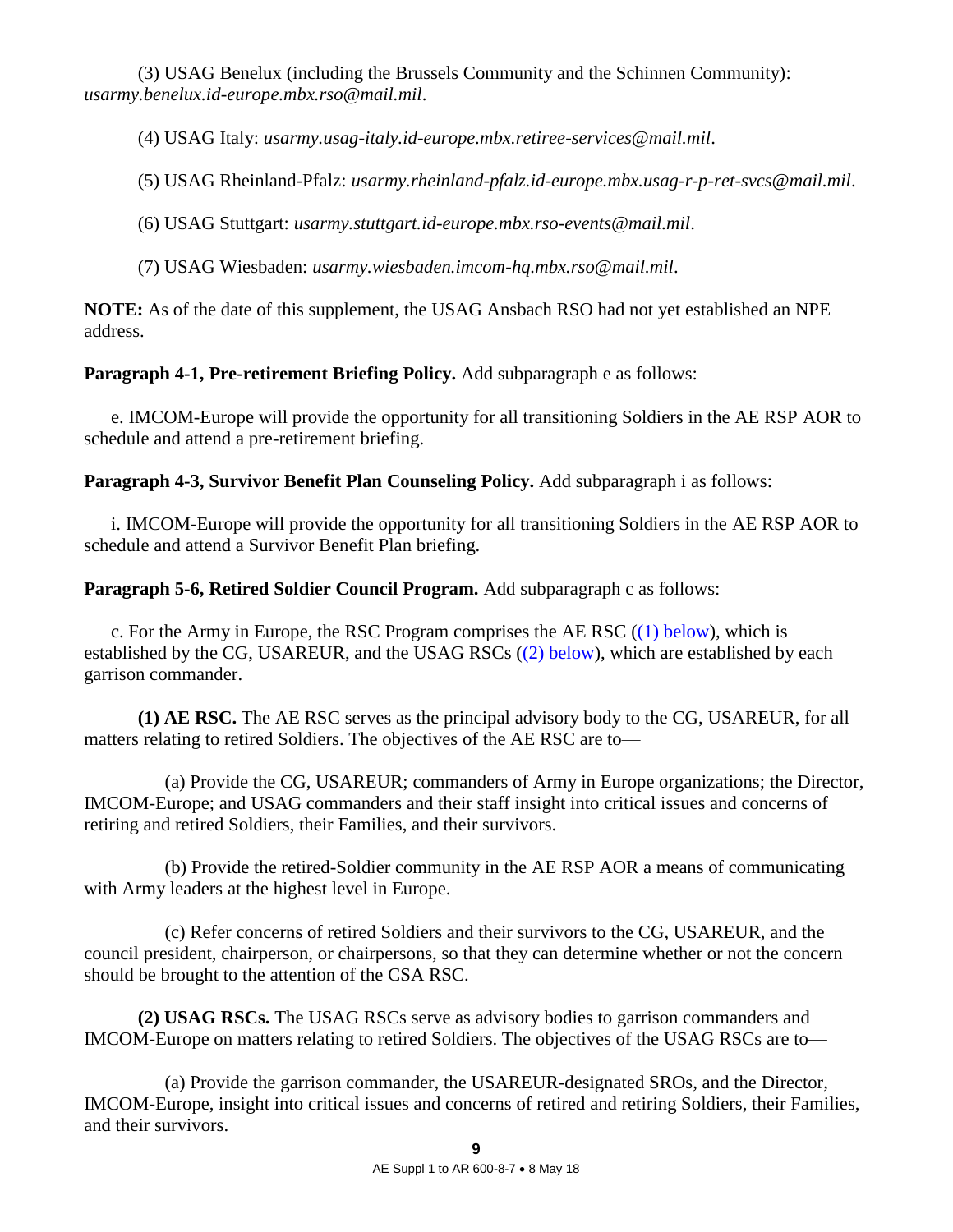(b) Provide the retired-Soldier community a means of communicating with Army leaders at the garrison or installation level.

 (c) Prepare plans for providing retiree services and institute programs that foster strong communication between members of the Active Army and retired Soldiers who reside within the USAG RSP AOR.

 (d) Identify issues and concerns of retired and retiring Soldiers who reside in the USAG RSP AOR and communicate them to the garrison commander.

**Paragraph 5-7, Retired Soldier Council Policy.** Add subparagraphs e through g as follows:

 **e. The AE RSC.** The AE RSC will—

 (1) Be a combined officer and enlisted council with no more than 15 voting members who serve for a term of membership that will not exceed 4 years. Appointments of members to terms of office (that is, positions of the council president, vice president, and secretary) will not exceed 2 years.

 (2) Comprise Soldiers who have retired for length of service or disability and who are knowledgeable and able to clearly communicate retiree issues and concerns.

 (3) Make recommendations to the USAREUR G1 of retired Soldiers residing in the AE RSP AOR for appointment or reappointment as members of the council.

 (4) Meet quarterly for no more than 2 days per meeting. These meetings will be used to maintain an open dialogue for discussing issues affecting retirees throughout the AE RSP AOR.

 (a) For all RSC members who are invited to take part in a meeting, the responsible hosting agency (usually the USAREUR G1) will issue travel orders for the period the council is in session.

 (b) Should the hosting agency not have enough money to pay for all four meetings in a fiscal year, the RSC will meet at least twice a year and twice through other methods (for example, Armysupported telephone-conference or video-teleconference).

(5) Prepare minutes of each meeting and send them to the USAREUR G1 for approval.

 (6) Make recommendations to the USAREUR G1 of retired Soldiers residing in the AE RSP AOR for nomination to serve on the CSA RSC.

 (7) Recommend to the USAREUR G1 for review and approval issues and concerns to be sent to HQDA for consideration by the CSA RSC.

 (8) Routinely coordinate with the Director, Army Retirement Services; the CSA RSC; RSCs and other representatives of combatant commands and service component commands (that is, their militaryretirement-services staff offices); the IMCOM-Europe RSO; and presidents of European USAG RSCs.

 (9) Include the USAREUR G1 staff representative; the representative of the Director, IMCOM-Europe; and the IMCOM-Europe RSO as advisory members (but not as voting members or officers) of the AE RSC.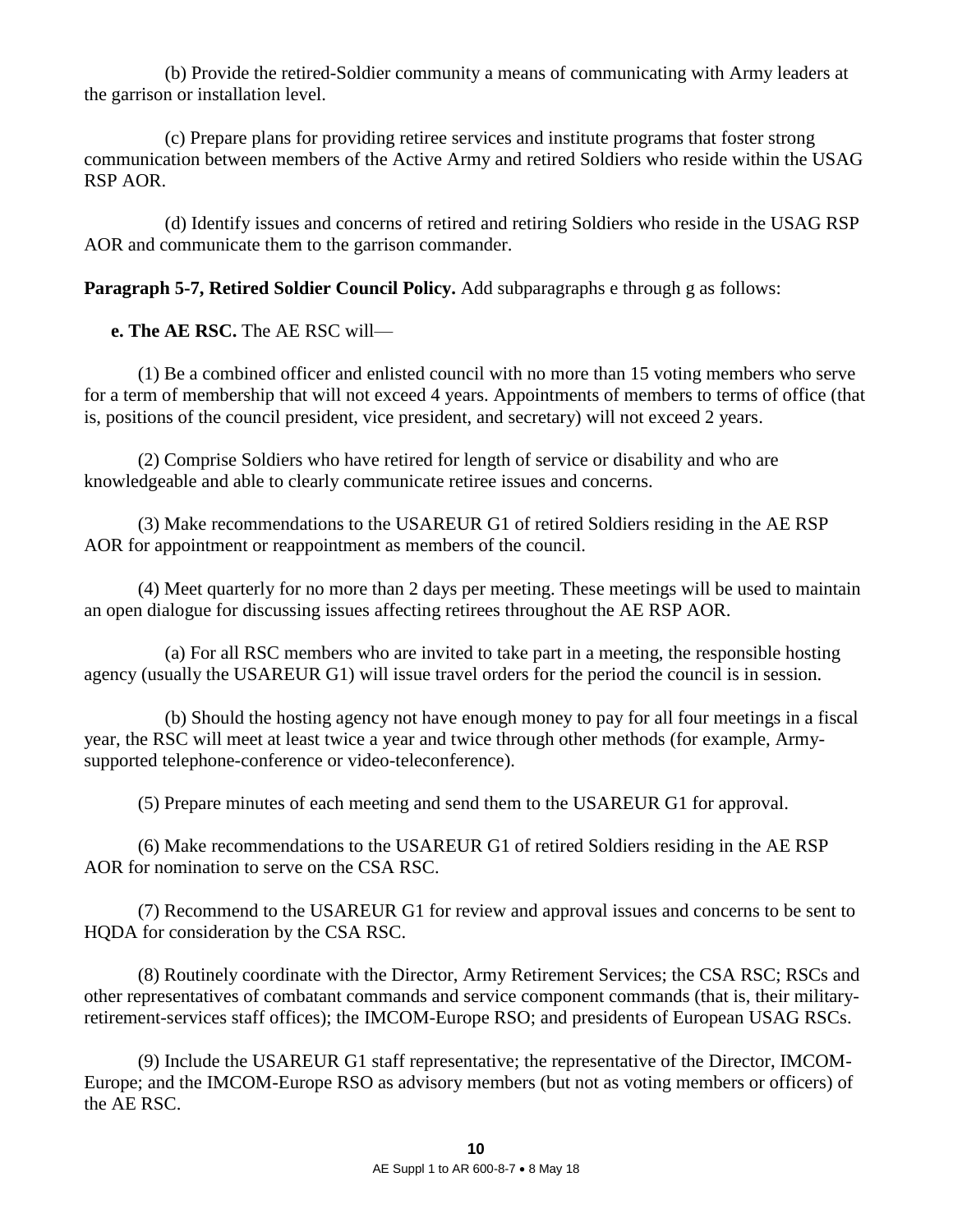(10) Prepare a budget estimate for AE RSC activities and submit it and other documentation to the USAREUR G1.

(11) Provide observational feedback to the USAREUR G1 on the effectiveness of the AE RSP.

 **f. USAG RSCs.** When requested to do so, USAG RSCs will send all issues that the AE RSC considers appropriate for discussion by the CSA RSC to the Director, IMCOM-Europe, through the USAG commander, with copies furnished to the IMCOM-Europe RSO and all other USAG RSOs. The IMCOM-Europe RSO and the Director, IMCOM-Europe, will review the nominated issues and may consolidate and refine the USAG lists of issues before sending a refined list to the USAREUR G1.

<span id="page-10-1"></span> **g. Qualifications for AE RSC Membership and the Nomination Process**. Any retired Soldier who resides in the AE RSP AOR may be considered for membership on the AE RSC. Retired Soldiers must be nominated by either a self-nominated application or a signed nomination by an Army in Europe organization or unit commander or director who is a lieutenant colonel or higher (or civilian equivalent). Individuals and units will send applications or nominations to the USAREUR G1 for referral to the AE RSC for consideration. Applications and nominations must include the following documents:

 (1) A completed Retiree Council Biographical Sketch (AE Form 600-8-7A) with continuation sheets if needed. The sketch should specifically identify the applicant's or nominee's level of participation in local RSC activities, events, or meetings and the extent of the individual's knowledge of issues and concerns of the retired-Soldier community at all levels.

 (2) For applications (optional for nominations), a statement by the retired Soldier of his or her reasons for wanting to be an AE RSC member.

(3) For nominations, the personal recommendation by the nominating commander.

 (4) USAG RSCs may nominate their members to join the CSA RSC by sending these nominations through the garrison commander to the Director, IMCOM-Europe, with copies furnished to the IMCOM-Europe RSO and the nominating USAG RSO). The Director, IMCOM-Europe, will review the nominations, endorse those that are recommended, and send them to the USAREUR G1 for consideration and forwarding to the CSA RSC.

**Chapter 5, Post-Retirement Services.** Add paragraph 5-9 as follows:

# <span id="page-10-0"></span>**5-9. Army in Europe Retiree Appreciation Day Program**

For the Army in Europe, the RAD program comprises two types of annual events (that is, an AE RAD and garrison-level RADs at the USAGs that are not hosting the AE RAD). All RADs will be conducted in a manner that clearly demonstrates the Army's continuing appreciation for retired Soldiers and foster the retiree-community's support for the Army, its Soldiers, and their Families. A successful RAD program is one that provides retirees information and resources that help them individually and make them knowledgeable enough to serve as informal, yet credible, "ambassadors" of the U.S. Army and the Nation.

**a. The AE RAD.** The theater-level AE RAD provides a forum for Army leaders as well as other active-duty [\(glossary\)](#page-19-1) Army personnel to communicate with one another and with retired and retiring Army personnel throughout the AE RSP AOR about the RSP. It also provides a forum for participants to raise mutual awareness of ongoing Army and theater-level retirement-services issues and concerns. The USAG Wiesbaden hosts the AE RAD each year on Clay Kaserne in Wiesbaden, Germany.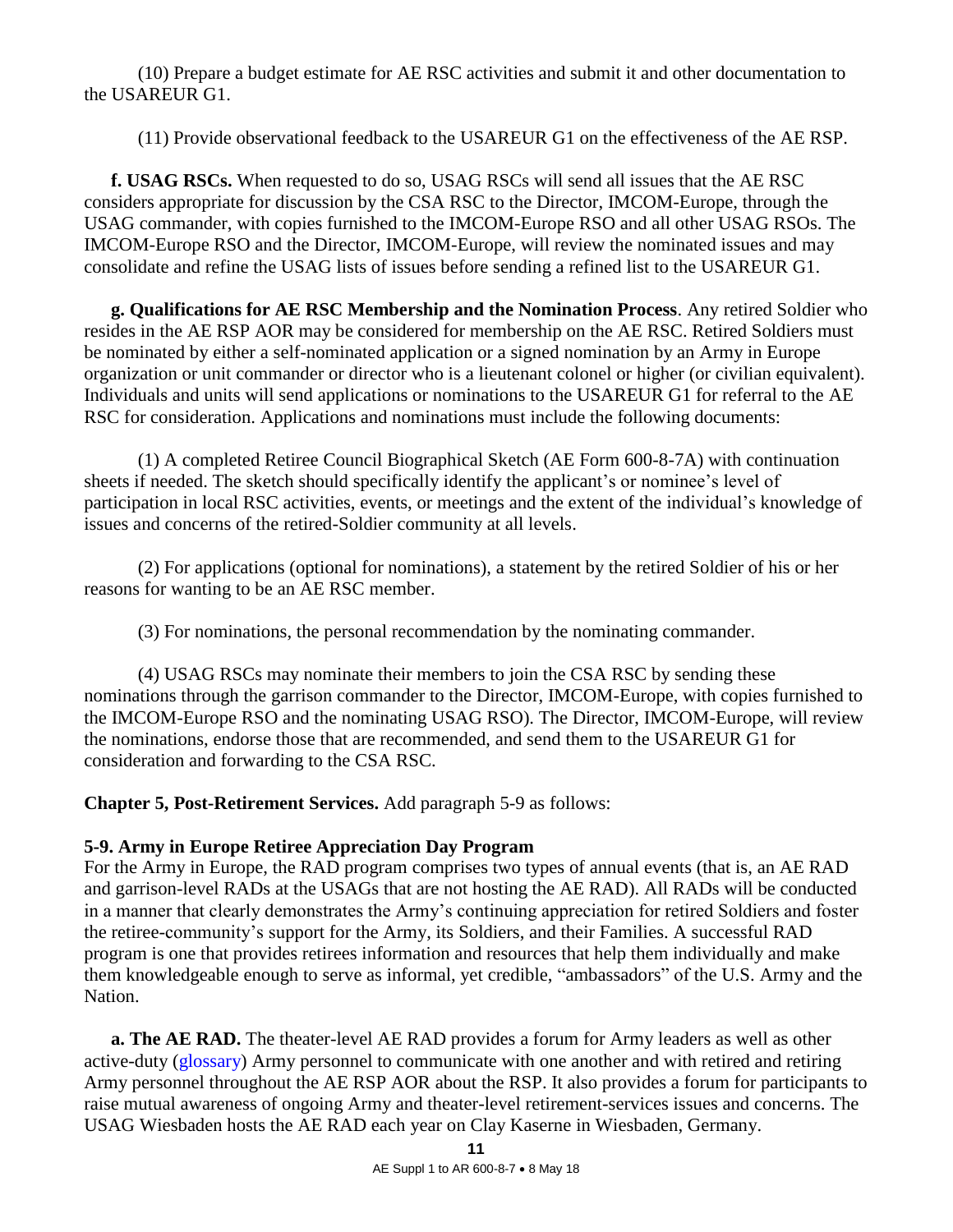**b. Garrison-Level RADs.** Local USAG RADs provide a forum for leaders to communicate with one another and with retired Army personnel throughout the USAG community to increase mutual awareness of current retirement-services issues and concerns. USAGs throughout the AE RSP AOR will host at least one RAD each year on one of their installations or communities.

 **c. RAD Concept of Operations.** All RADs will include a program providing a minimum standard of service [\(\(1\) below\)](#page-11-0) that provides retiring Soldiers, retired Soldiers, surviving spouses, and their Families with information about changes in and updates to retirement benefits or entitlements and major Army programs and initiatives for retirement services. RADs should also seek to gain participant involvement in installation and command programs. RADs may include other levels of service above the minimum standards if such resources and support are available. The AE RAD will provide a higher minimum level of service  $(2)$  below) that supports theater-level issues.

<span id="page-11-0"></span>(1) RAD events will include, but not be limited to, the following:

- <span id="page-11-2"></span>(a) Registration.
- (b) Assembly.
- (c) Posting of the colors.
- (d) Invocation.
- (e) Opening remarks.
- (f) Welcome and introduction of guests.
- (g) Keynote speaker.
- (h) Retired-Soldier update.
- (i) Information about services offered by supporting agencies.

<span id="page-11-1"></span>(2) In addition to the items in  $(1)(a)$  through (i) above, AE RADs will include the following additional events, which are primarily part of the speakers program  $(d(2)$  below):

(a) Commander's comments (that is, comments by the CG, USAREUR).

(b) A healthcare roundtable.

(c) A Retiree Council Presidents Meeting (participation by invitation only).

 (d) Subject-matter expert speakers, as available, who can address retirement-services topics of interest at the theater level.

 **d. RAD Responsibilities.** In addition to the responsibilities listed in [paragraphs 2-10 through 2-17,](#page-4-0) the organizations identified in [\(1\) through \(8\)](#page-12-2) below are responsible for the specified RAD-event tasks. In general, HQ USAREUR staff offices, the IMCOM-Europe staff, and other tenant and supporting agencies and commands should provide whatever support they can to help their servicing USAG RSO conduct a RAD.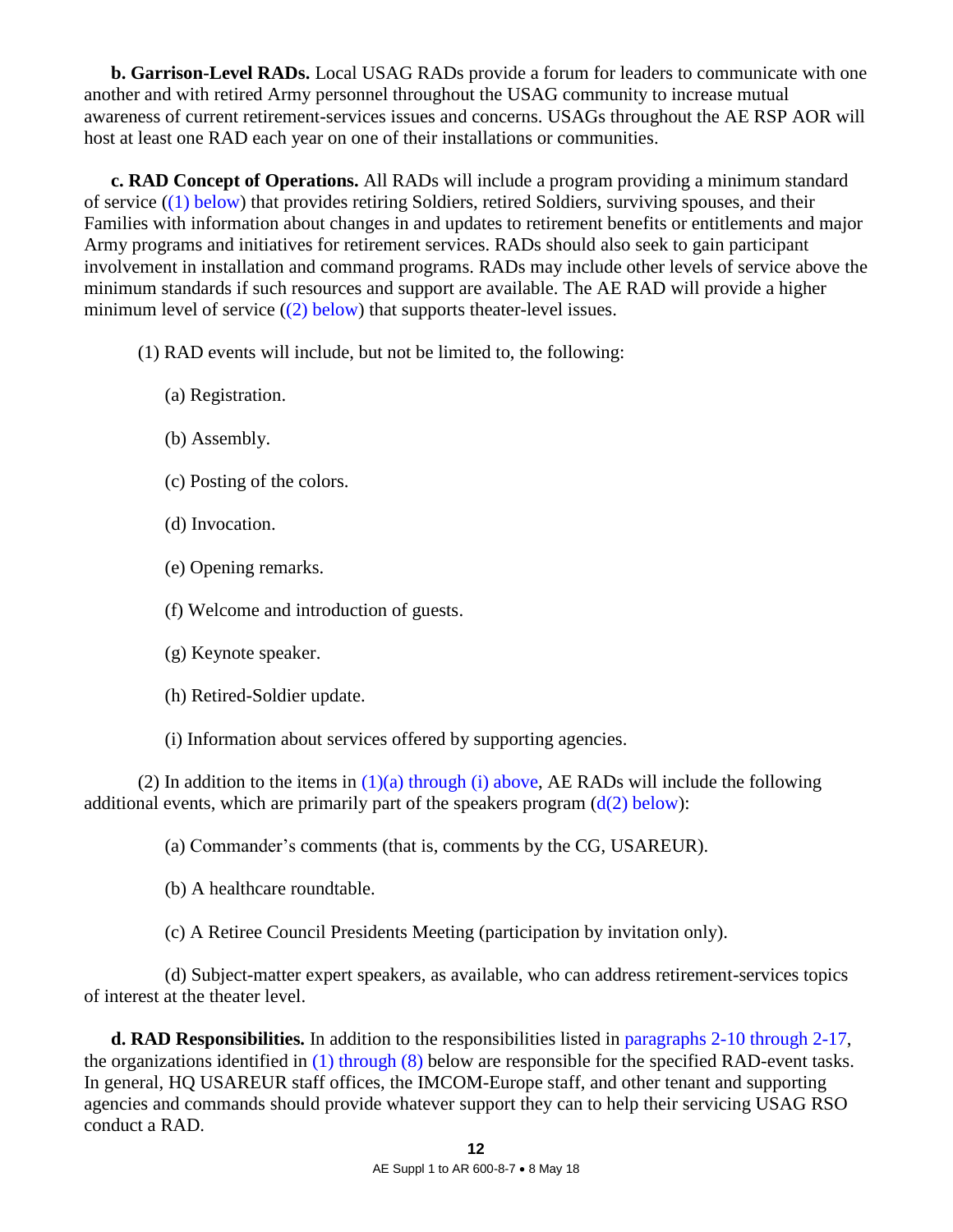<span id="page-12-2"></span> **(1) IMCOM-Europe.** IMCOM-Europe, operating through the USAGs, will plan and conduct the RAD program throughout the Army in Europe. Conducting a successful RAD, however, is highly dependent on the collective effort of numerous USAREUR, IMCOM-Europe, and tenant stakeholders to support the garrison-led effort. The IMCOM-Europe RSO will—

 (a) Consolidate the scheduled dates for the RADs and issue that information using all available media, including the Retiree Bulletin and webpages of IMCOM-Europe and the garrisons.

 (b) Send a list of the RADs scheduled across the AE RSP AOR to the editor of The Army Echoes in time for publication in at least one and preferably multiple issues.

 (c) Notify the Director, Army Retirement Services, when the date of any RADs scheduled across the AE RSP AOR changes.

 (d) Coordinate with the Federal Benefits Unit, U.S. Consulate General, Frankfurt, Germany, to ensure their participation at each RAD.

 (e) Coordinate with the Defense Finance and Accounting Service (DFAS) to ensure the availability of DFAS-level financial services at each RAD.

<span id="page-12-1"></span> **(2) USAREUR G1.** The USAREUR G1 will coordinate with the USAG Wiesbaden RSO to integrate the AE RSP speakers program into the AE RAD schedule of events. The AE RSP speakers program comprises the items in  $c(2)$  above, the keynote speaker, and the retired-Soldier update.

<span id="page-12-0"></span> **(3) USAREUR PAO.** The USAREUR PAO will—

 (a) Collaborate with the OPAO, USAG Wiesbaden, and OPAO, IMCOM-Europe, to prepare the public-affairs annex of the USAG operation order (OPORD) for the AE RAD. If requested, the USAREUR PAO will also help prepare the public-affairs annex of garrison-level RAD OPORDs.

(b) Help the USAG Wiesbaden PAO advertise the AE RAD throughout the AE RSP AOR.

(c) Help the USAG Wiesbaden PAO provide media coverage of the AE RAD.

 **(4) Army in Europe Retiree Council.** The AE Retiree Council will—

 (a) Prepare an invitation for the CG, USAREUR, to attend the AE RAD to provide the Commander's Comments.

 (b) If required, prepare an invitation for the keynote speaker to attend AE RAD and provide the keynote address.

 (c) Prepare the retired-Soldier update and provide speakers to attend the AE RAD and USAG RADs to present various portions of the update.

(d) Take part in any AE RAD in-progress reviews scheduled by the USAG Wiesbaden.

 (e) In coordination with the USAREUR G1 and the USAG Wiesbaden RSO, plan and host the Retiree Council Presidents Meeting.

 (f) Prepare invitations for the USAREUR G1 to send to the RHCE and the TAO-EA requesting those organizations to send representatives (for the RHCE, including dental) to take part in the AE RAD healthcare roundtable and, if available and desired, to provide theater-level service updates to the AE RAD.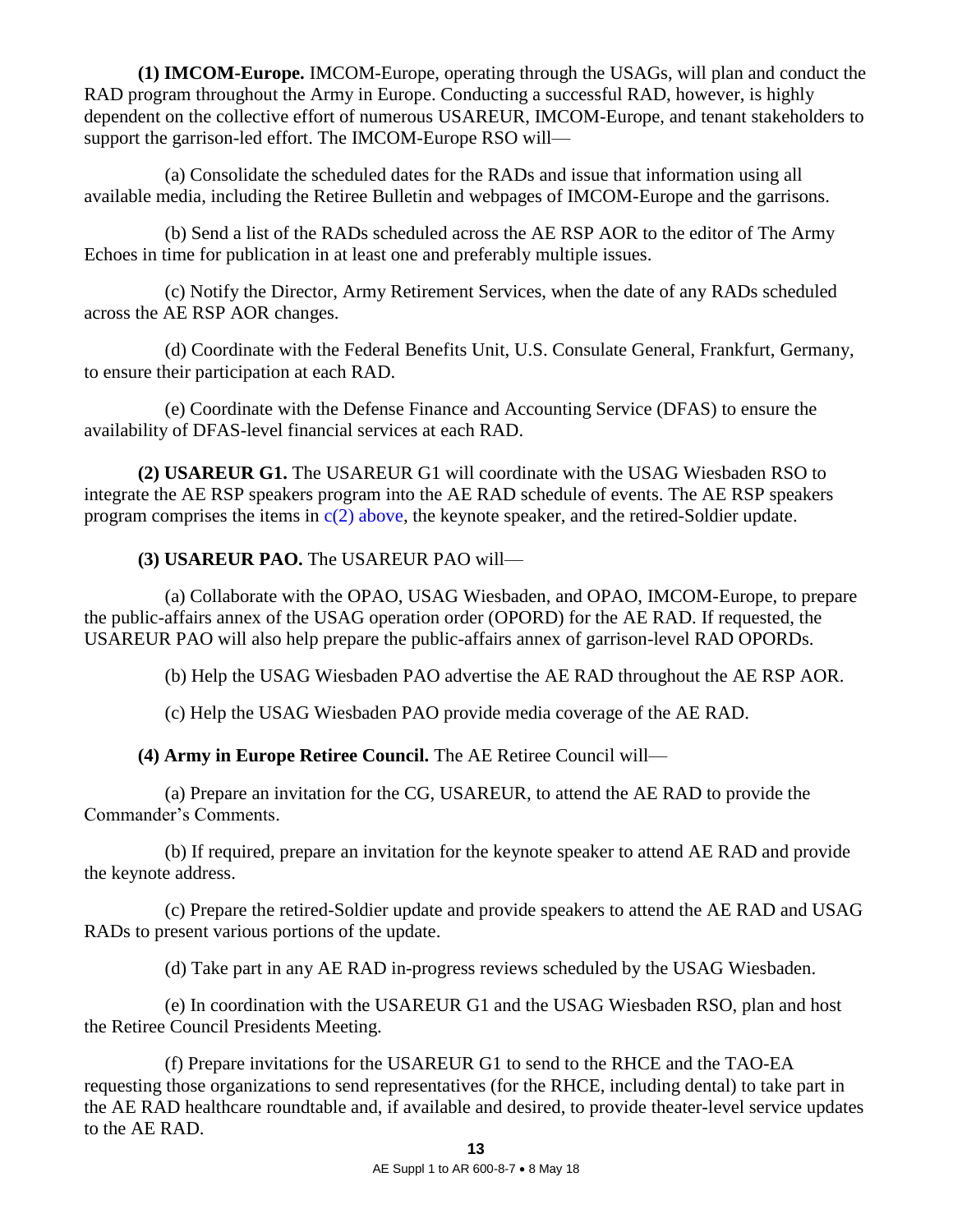### **(5) USAG Wiesbaden.**

 (a) In coordination with USAREUR G1, plan and conduct the AE RAD. This includes publishing an OPORD for the event.

(b) Integrate the USAREUR G1 speakers program into the AE RAD.

 **(6) All USAGs.** USAGs will—

 (a) Be responsible for scheduling the RAD for their geographical AORs. For the USAG Wiesbaden, this requirement is met by conducting an AE RAD.

 (b) Coordinate with the USAREUR G1 before inviting the Director, Army Retirement Services, or any CSA RSC co-chairperson to take part in a RAD.

 (c) Provide an opportunity for a representative of the AE RSC to present the retired-Soldier update to USAG RAD participants.

 (d) Encourage USAG retiree council presidents to participate in the Retiree Council Presidents' Meeting and, whenever possible, fund their travel.

 (e) Send an RAD after-action report to the USAREUR G1, through the IMCOM-Europe RSO if applicable or required.

### <span id="page-13-0"></span> **(7) Regional Health Command Europe.**

 (a) Establish a standardized set of medical and dental services that should be available at each RAD. The medical services should include at least immunizations, blood-pressure checks, height-andweight screenings, men's and women's health issues, eye examinations, cancer screenings, pharmacy and laboratory services. The dental series should include at least oral examinations, cleanings, and oralcancer screenings.

 (b) Identify an enhanced range of medical and dental services that could be available at various RADs, if the resources are available.

 (c) Provide a senior representative or representatives (medical and dental) to take part in the healthcare roundtable at the AE RAD.

# <span id="page-13-1"></span> **(8) TRICARE Area Office Eurasia–Africa.** The TAO-EA should—

(a) Make a TRICARE benefits advisor available to take part in each RAD.

(b) Provide a senior representative to take part in the healthcare roundtable at the AE RAD.

**Appendix A, Section III, Prescribed Forms.** Add the following:

AE Form 600-8-7A, Retiree Council Biographical Sketch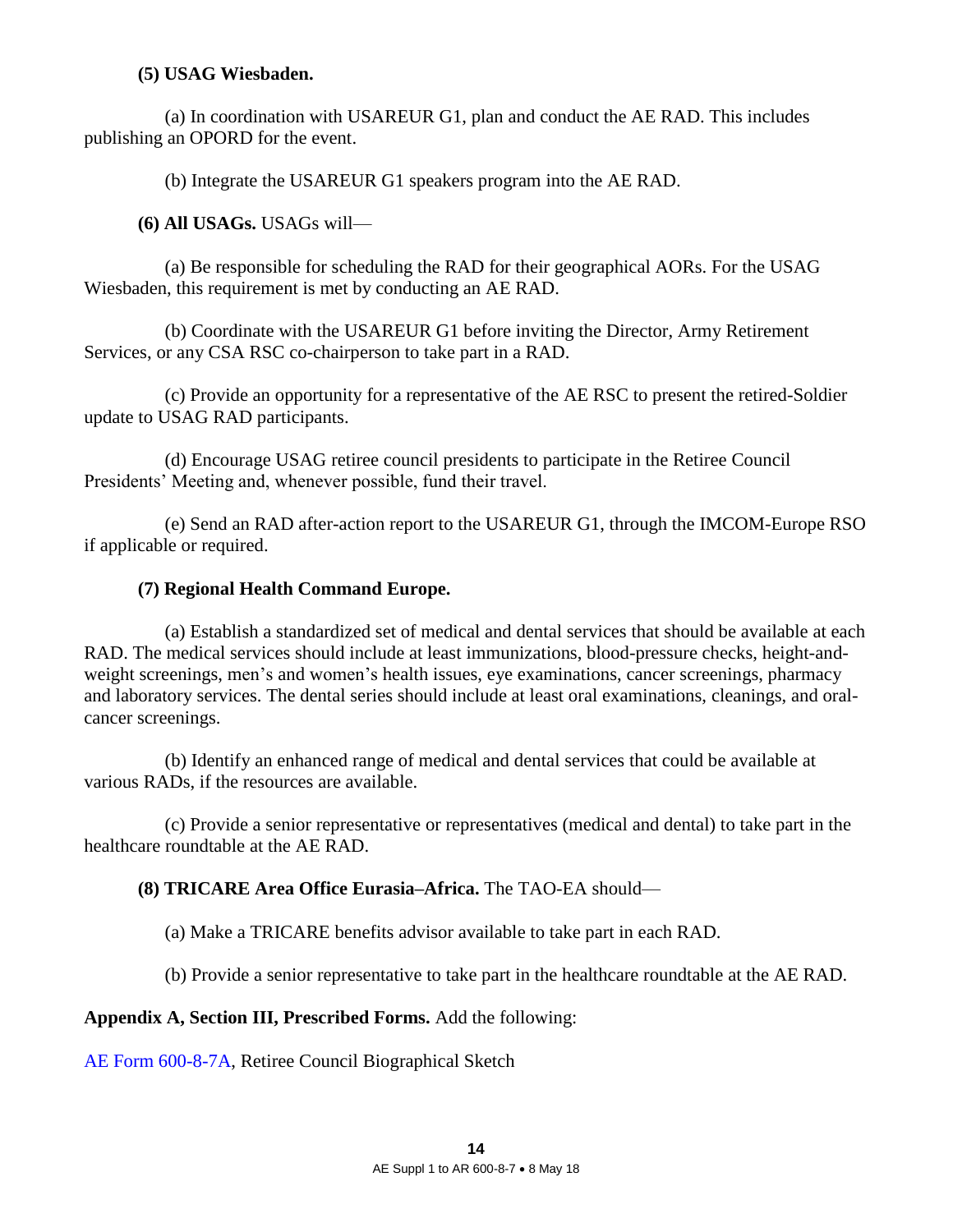## <span id="page-14-0"></span>**APPENDIX D INTERNAL MANAGEMENT-CONTROLS EVALUATION CHECKLIST FOR USAREUR G1 EVALUATION OF THE ARMY IN EUROPE RETIRED SOLDIER COUNCIL**

# **D-1. PURPOSE**

This checklist is intended to help the USAREUR G1 evaluate the effectiveness of the Army in Europe Retired Soldier Council (AE RSC) according to the requirements of AR 600-8-7.

## **D-2. INSTRUCTIONS**

Within 6 months after publication of this supplement and then at least once every 5 years thereafter, the Chief, Military Policy Office; Plans, Operations, and Exercises (PLOEX) Division; Office of the Deputy Chief of Staff, G1; HQ USAREUR, will complete an internal control certification evaluation (DA Form 11-2) using the checklist in [paragraph D-3](#page-14-1) and send the certified evaluation to the Deputy USAREUR G1 for review.

 a. Each question must be answered with either "Yes" (that the AE RSC meets the requirement) or "No" (that the AE RSC does not meet the requirement).

 b. Each answer must be based on actual testing (for example, analysis, direct observation, review of files, sampling, simulation) using key internal control criteria and all answers must be fully explained to include a description of the key internal management-control criteria and testing methods used.

c. Questions answered with a "No" must include a description of the corrective action taken, directed to be taken, or recommended to be taken (if changes exceed USAREUR authorities).

# <span id="page-14-1"></span>**D-3. CHECKLIST QUESTIONS**

 a. Were travel orders issued only to AE RSC members whose travel was supported in the annual budget that was approved for the AE RSC?

 b. Did each AE RSC member file a travel voucher within 5 workdays after each scheduled AE RSC meeting, in accordance with USAREUR G1 travel policy?

c. Do the AE RSC minutes confirm the participation of each AE RSC member who filed a travel voucher?

 d. Did the AE RSC prepare and submit a budget estimate to the USAREUR G1 in support of AE RSC activities (if applicable, according to current USAREUR G8 budget-planning guidance timelines)?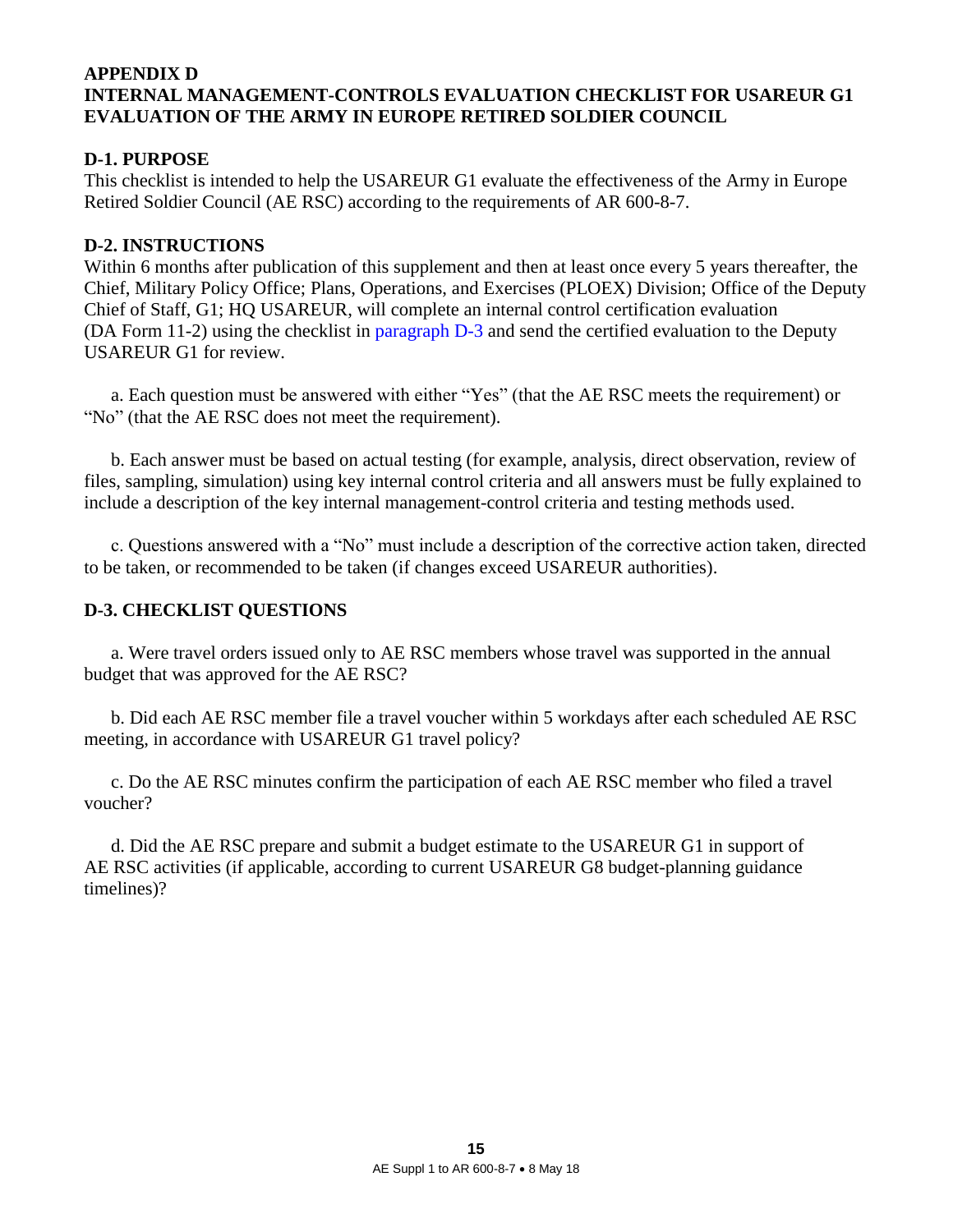## <span id="page-15-0"></span>**APPENDIX E INTERNAL MANAGEMENT-CONTROLS EVALUATION CHECKLIST FOR EVALUATING THE ARMY IN EUROPE RETIREMENT SERVICES PROGRAM AT IMCOM-EUROPE**

# **E-1. PURPOSE**

This checklist is intended to help the USAREUR G1 evaluate the effectiveness of the Army in Europe Retirement Services Program (AE RSP) according to the requirements of AR 600-8-7.

## <span id="page-15-1"></span>**E-2. INSTRUCTIONS**

Within 6 months after publication of this supplement and then at least once every 5 years thereafter, the Chief, Military Personnel Branch, Office of the Assistant Chief of Staff, G1, IMCOM-Europe, will complete an internal control certification evaluation (DA Form 11-2) using the checklist in [paragraph E-3](#page-15-2) and send the certified evaluation to the USAREUR G1 for review.

 a. Each question must be answered either "Yes" (that IMCOM-Europe meets the requirement) or "No" (that IMCOM-Europe does not meet the requirement).

 b. Each answer must be based on actual testing (for example, analysis, direct observation, review of files, sampling, simulation) using key internal control criteria and all answers must be fully explained to include a description of the key internal management-control criteria and testing methods used.

 c. Questions answered with a "No" must include a description of the corrective action taken, directed to be taken, or recommended to be taken (if changes exceed USAREUR authorities).

## <span id="page-15-2"></span>**E-3. CHECKLIST QUESTIONS**

 a. Is IMCOM-Europe budgeting for the AE RSP (for example, ensuring enough money is earmarked for invited keynote speakers, if travel is required, and for needed facilities)?

 b. Is IMCOM-Europe budgeting for the publication and distribution of the AE Retiree Bulletin at least once a year?

 c. Have all United States Army garrison (USAG) retirement services officers (RSOs) attended HQDA RSO-sponsored RSO and Survivor Benefit Plan (SBP) training, and are they certified by the HQDA RSO as SBP counselors?

 d. Is IMCOM-Europe budgeting for the Army Retiring Soldier Commendation Program Package to be provided to every retiring Soldier in the Army in Europe?

 e. Is IMCOM-Europe ensuring that an adequate number of pre-retirement and SBP briefings are provided to the eligible population?

 f. Does IMCOM-Europe have access to the Defense Retiree and Annuitant System to help retirees and annuitants resolve pay issues?

 g. Does IMCOM-Europe have access to the Retiree Address Finder to ensure retirees, annuitants, and survivors maintain a current mailing address?

 h. Does IMCOM-Europe maintain a non-person entity e-mail (that is, an organizational mailbox or distribution list) for the retirement-services offices at IMCOM-Europe and at each USAG for retirees, annuitants, and survivors to use for expressing issues and concerns?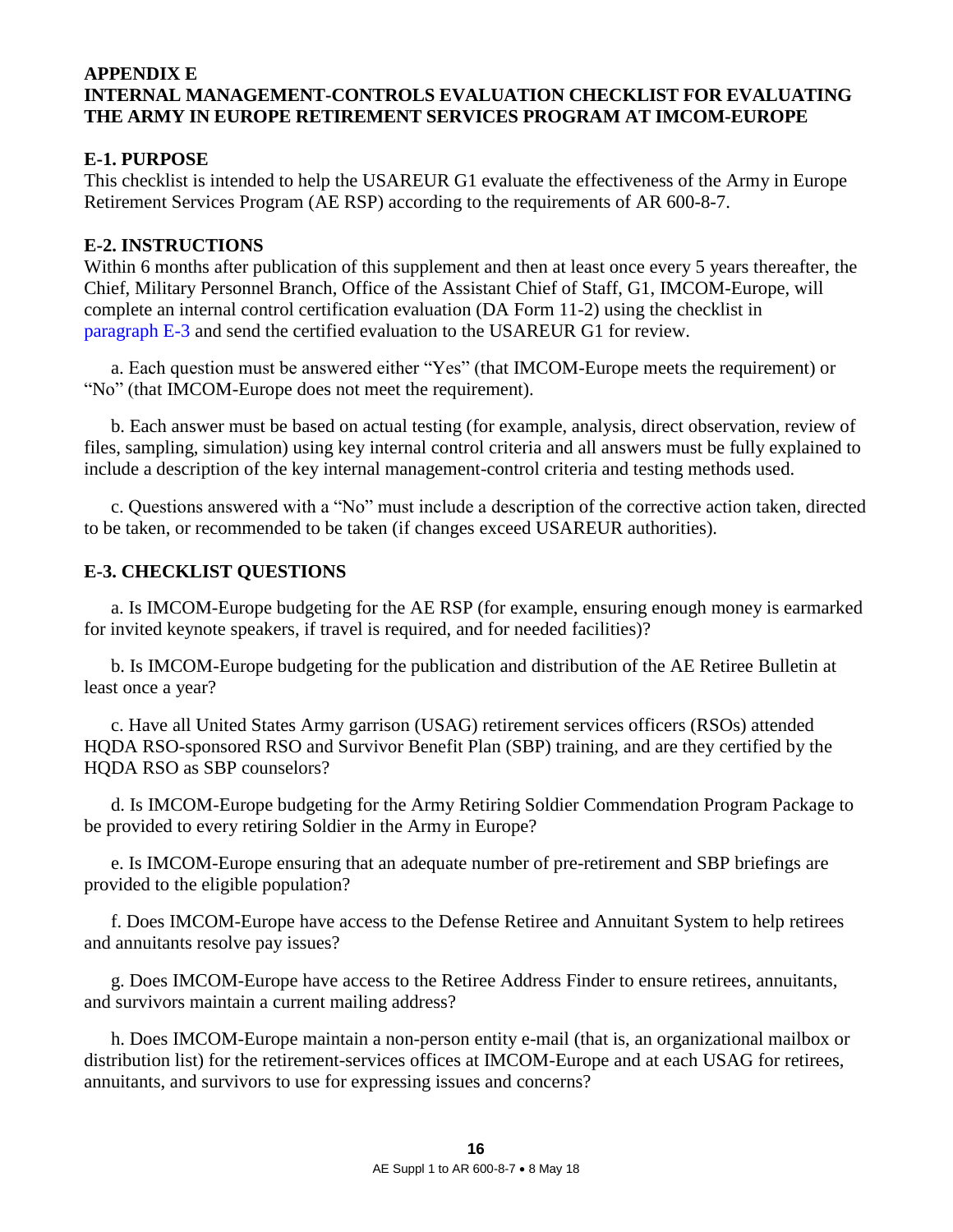# <span id="page-16-0"></span>**APPENDIX F INTERNAL MANAGEMENT-CONTROLS EVALUATION CHECKLIST FOR EVALUATING THE ARMY IN EUROPE RETIREMENT SERVICES PROGRAM AT UNITED STATES ARMY GARRISONS**

## **F-1. PURPOSE**

This checklist is intended to help IMCOM-Europe evaluate the effectiveness of the Army in Europe Retirement Services Program (AE RSP) at United States Army garrison (USAG) level according to the requirements of AR 600-8-7.

### <span id="page-16-1"></span>**F-2. INSTRUCTIONS**

Within 6 months after publication of this supplement and then at least once every 5 years thereafter, each USAG director of human resources will complete an internal control certification evaluation (DA Form 11-2) using the checklist in [paragraph F-3](#page-16-2) and send the certified evaluation through the Assistance Chief of Staff, G-1, IMCOM-Europe, and to the USAREUR G1 for review.

a. Each question must be answered either "Yes" (that the USAG meets the requirement) or "No" (that the USAG does not meet the requirement).

 b. Each answer must be based on actual testing (for example, analysis, direct observation, review of files, sampling, simulation) using key internal control criteria and all answers must be fully explained to include a description of the key internal management-control criteria and testing methods used.

 c. Questions answered with a "No" must include a description of the corrective action taken, directed to be taken, or recommended to be taken (if changes exceed USAREUR authorities).

# <span id="page-16-2"></span>**F-3. QUESTIONS**

### **a. Pre-Retirement Services***.*

 (1) Did every eligible active-duty [\(glossary\)](#page-19-1) Soldier in the USAG area of responsibility (AOR) attend a pre-retirement briefing that included the DA Survivor Benefit Plan (SBP) briefing by no later than 12 months before retirement (or, for medical retirements, at the start of the medical retirement process)? (para 4-1a)\*

**\*NOTE:** Parenthetical references refer to the applicable portion of the basic AR or this supplement.

 (2) Does the USAG ensure that Soldiers' SBP elections are dated on or before the spouse's written notarized concurrence and the spouse's written concurrence is dated before the Soldier was or will be placed on the retired list? (para  $4-3f(3)(b)$ )

 (3) Does every active-duty Soldier in the USAG AOR complete a DD Form 2656 with an SBP election by no later than 60 days before retirement and, if electing any type of former spouse coverage, complete a DD Form 2656-1 with the DD Form 2656? (para 4-4a)

 (4) Are all active-duty Soldiers and their spouses in the USAG AOR counseled on the SBP categories and the effects of such elections at least 60 days before retirement by a DA-certified SBP counselor? (para 4-3b)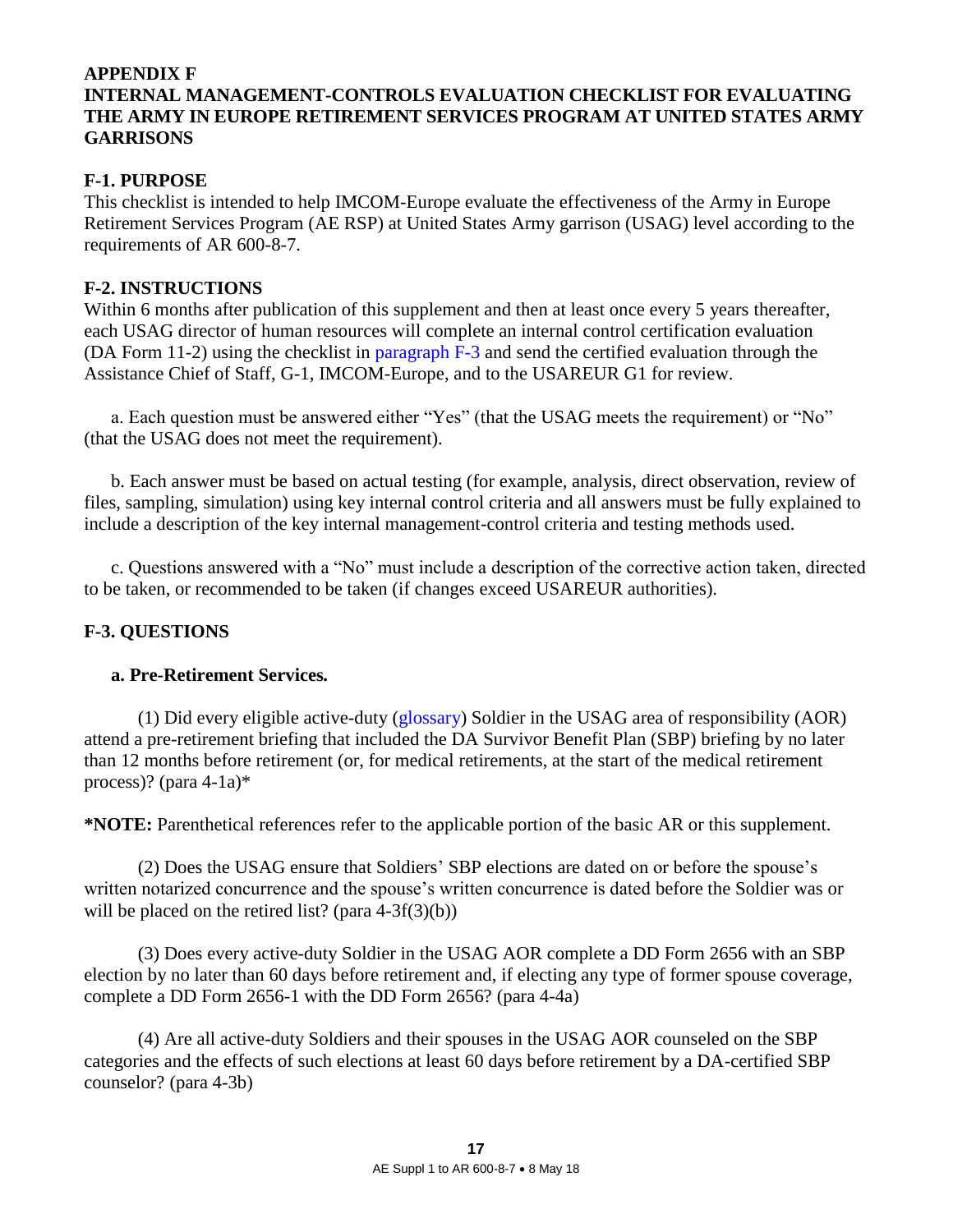(5) Does every Army National Guard (ARNG) and United States Army Reserve (USAR) Soldier attend a pre-retirement briefing during the Soldier's 18th or 19th qualifying year of service? (para 4-1b)

 (6) Are all ARNG and USAR Soldiers counseled on the Reserve Component Survivor Benefit Plan (RCSBP) categories and effects of such elections within 60 days after receiving a Notice of Eligibility for Retired Pay (20 year letter) by a DA-certified SBP counselor? (para 4-1b)

 (7) Does the USAG make provisions to help medically retiring Soldiers attend pre-retirement and SBP briefings? (para 4-1c)

 (8) Does the USAG have a system to verify that every Soldier receives a pre-retirement and SBP briefing as directed? (para  $4-2c(1)$ )

(9) Are Soldiers receiving the DA-prescribed pre-retirement and SBP briefings? (para 4-2a)

 (10) Are Soldiers informed about using the MyArmyBenefits SBP calculator and are they provided current DA-developed SBP literature during SBP counseling? (para 4-3d)

 (11) Was "certified mail – restricted delivery" used to document that the SBP counseling was provided to absent spouses? (para 4-3e)

 (12) Was the Soldier's SBP election dated on or before the spouse's concurrence, if required?  $(para 4-3f(3)(b))$ 

 (13) Has the RSO provided SBP counseling to all adult surviving dependents or the guardians of non-adult dependents of Soldiers who died on active duty? (para 4-5a)

 (14) Is the Office of Army Retirement Services informed of the retirement of mentally incompetent Soldiers so that the Director, Army Retirement Services, may make an SBP election on the Soldiers' behalf? (para 4-4b)

 (15) Are 100 percent of retiring Soldiers receiving an Army Retiring Soldier Commendation Package before retiring, being transferred to the Retired Reserve, or being discharged after 20 years of creditable service in the Reserve Component? (paras 1-7d(1) and7-7)

(16) Is every Soldier offered the opportunity to take part in a retirement ceremony? (para 1-7c)

 (17) Are Reserve Component Soldiers who are eligible for transfer to the Retired Reserve, but who elect to be discharged without specifying a component, counseled in writing by the first lieutenant colonel in the chain of command about the effect on their retired pay and benefits? (para 7-4a)

 (18) Are all Soldiers retiring completing a DD Form 2656 before their date of retirement? (paras  $2-6d(c)(4)$  and  $4-3c$ )

 (19) Have all USAG SBP counselors completed the SBP certification course within the previous 3 years? (para 1-8c)

 (20) Have the USAG RSO and Assistant RSO completed RSO Program certification within the previous 3 years? (paras  $1-8c$  and  $2-1c(4)$ ,  $2-1d(4)$ ,  $2-3b(4)$ , and  $2-6d(3)$ )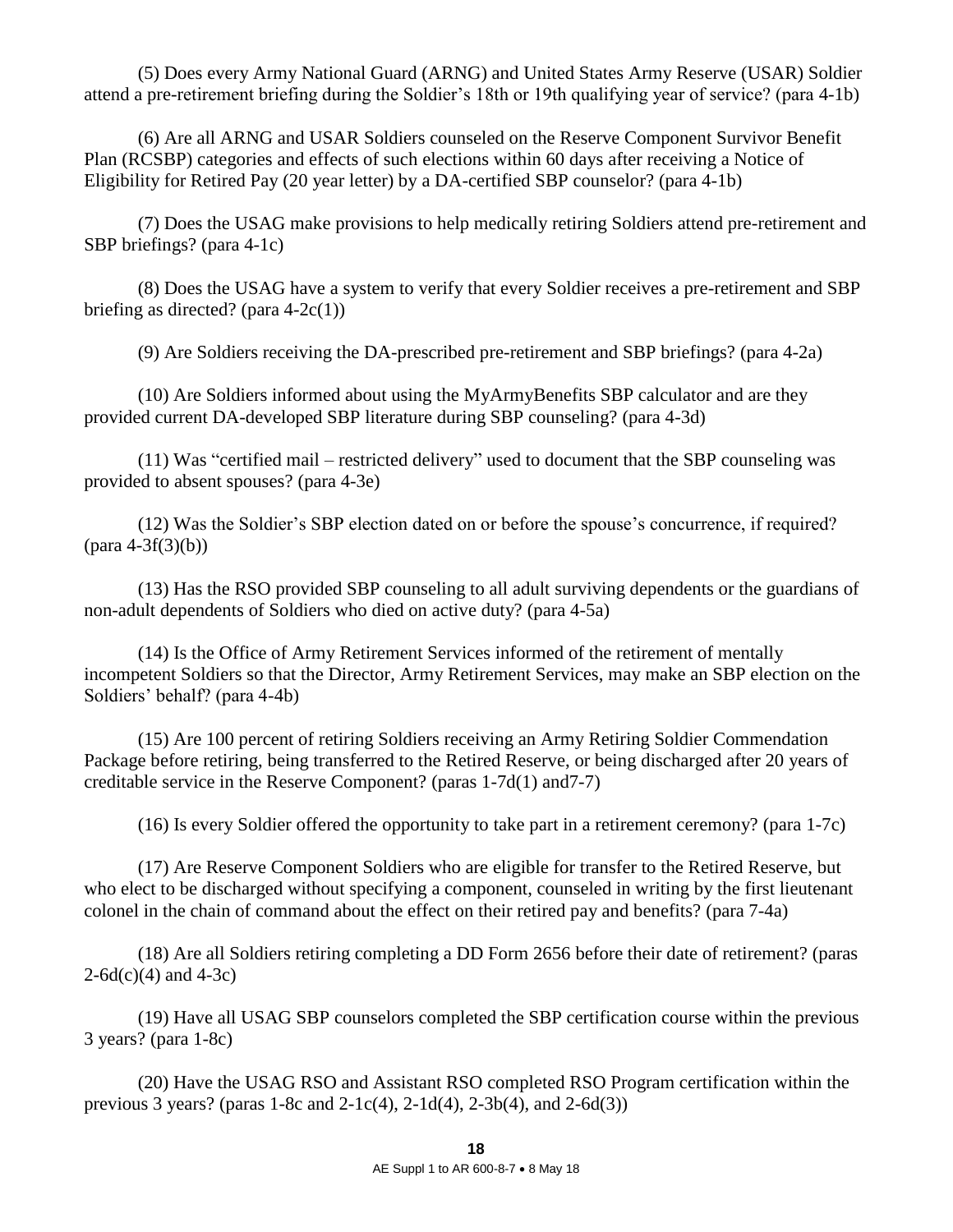(21) After receiving final SBP counseling, are all active-duty Soldiers signing an SBP counseling statement verifying that they received the counseling, and are they signing DD Form 2656? (para 4-3c)

## **b. Post-Retirement Services.**

 (1) Is the USAG publishing a retired Soldier newsletter at least annually and distributing it to retired Soldiers and annuitants who reside within the USAG AOR? (para 3-2 and table 2-2)

(2) Does the USAG commander conduct an annual retiree appreciation day? (para 5-8b)

 (3) Does the USAG maintain a non-person entity e-mail (organizational mailbox or distribution list) for the USAG Retirement Services Office? (para 3-4.)

(4) Does the USAG retiree council meet at least semi-annually? (para 5-7d(1))

 (5) Did the USAG retiree council document the meeting in minutes by no later than 30 days after the meeting? (para  $5-7d(8)$ )

# **c. Other.**

 (1) Are the USAG RSO and alternate RSO appointed in writing? (paras 2-1b(3), 2-3a(5), 2-6c(1), and 2-9c)

 (2) Is the USAG retirement-services webpage easily located and does it provide the required information? (para 3-3.)

 (3) Do the USAG RSO's records show that the adult survivors of each Soldier who died while on active duty were briefed about the SBP active-duty death benefits? (para 4-5a)

 (4) Does the USAG RSO provide a regular Career Status Bonus (CSB) brief using the DA CSB briefing slides? (para 6-3b)

(5) Is the USAG verifying all eligible Soldiers have made their CSB elections? (para 6-3d)

 (6) Are statistical reports submitted monthly on or before the due date? (paras 2-6b(2)(f) and 2-  $6d(3)(c)(8)$ 

 (7) Have the USAG RSO and assistant RSO completed the DA RSO Certification Course within the previous 3 years? (paras  $1-8c$ ,  $2-1c(4)$ ,  $2-1d(4)$ ,  $2-3b(4)$ , and  $2-6d(3)$ )

 (8) Are all volunteers providing retirement services in Army facilities certified and supervised by the USAG RSO and performing only authorized tasks? (para 1-10)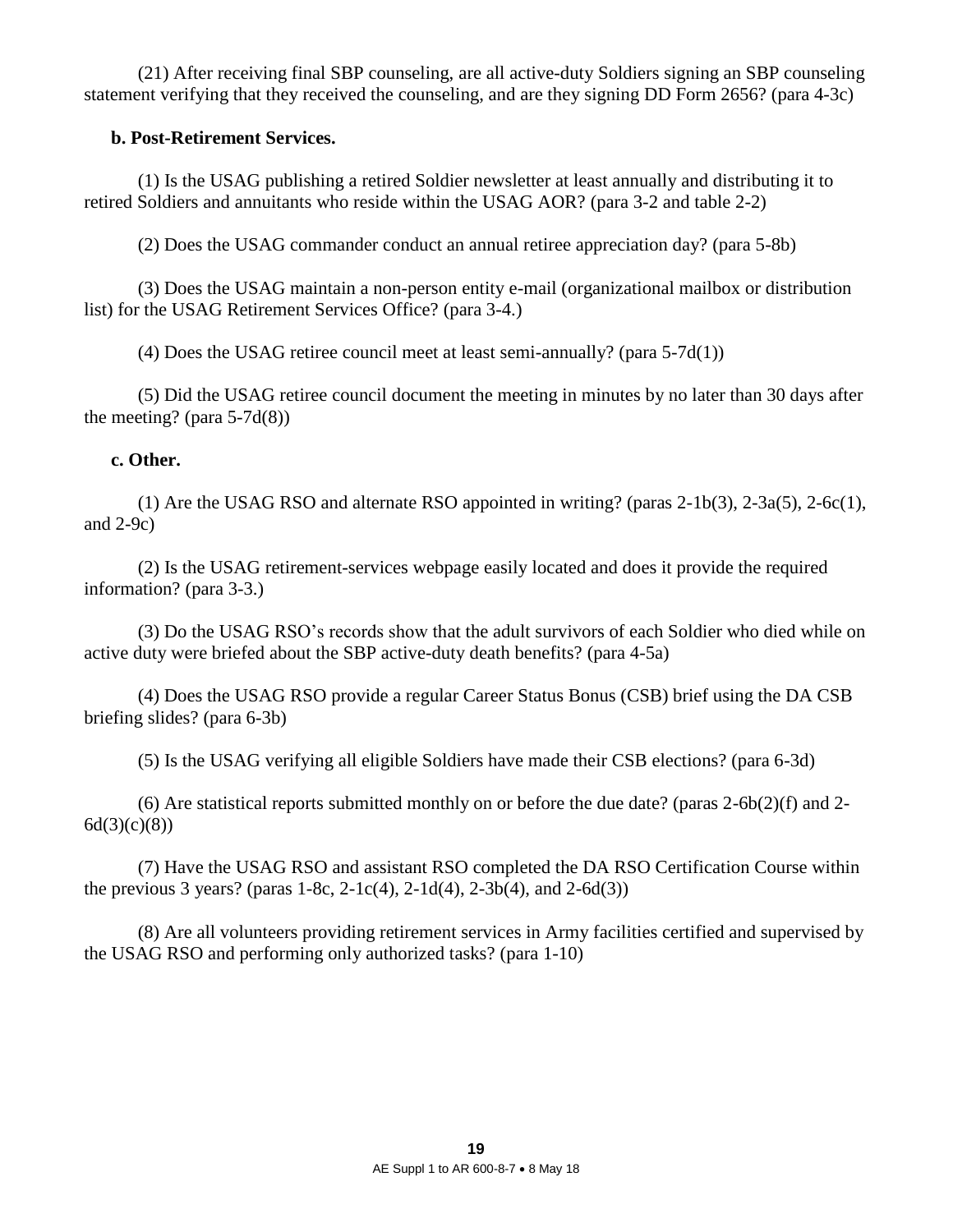### **Glossary, Section I, Abbreviations.** Add the following:

| ACoS                | assistant chief of staff                                               |
|---------------------|------------------------------------------------------------------------|
| AE                  | Army in Europe                                                         |
| <b>AEPUBS</b>       | Army in Europe Library & Publishing System                             |
| AE RAD              | Army in Europe Retiree Appreciation Day                                |
| AE RSC              | Army in Europe Retired Soldier Council                                 |
| <b>AE RSP</b>       | Army in Europe Retirement Services Program                             |
| <b>AOR</b>          | area of responsibility                                                 |
| app                 | appendix                                                               |
| <b>AUSA</b>         | Association of the United States Army                                  |
| <b>Benelux</b>      | Belgium, Netherlands, and Luxembourg                                   |
| CG, USAREUR         | Commanding General, United States Army Europe                          |
| <b>CSA RSC</b>      | Chief of Staff, Army, Retired Soldier Council                          |
| <b>IMCOM-Europe</b> | United States Army Installation Management Command Europe              |
| mil                 | military                                                               |
| <b>MOAA</b>         | Military Officers Association of America                               |
| <b>MSC</b>          | major subordinate command                                              |
| <b>NCOA</b>         | Noncommissioned Officers Association                                   |
| <b>NPE</b>          | non-person entity (organizational e-mail distribution list or mailbox) |
| <b>OACoS</b>        | office of the assistant chief of staff                                 |
| <b>OPCON</b>        | operational control                                                    |
| <b>OPORD</b>        | operation order                                                        |
| PAO                 | public affairs officer                                                 |
| para                | paragraph                                                              |
| <b>PDF</b>          | portable document format                                               |
| <b>PLOEX</b>        | plans, operations, and exercises                                       |
| <b>RAD</b>          | retiree appreciation day, retirement appreciation day (basic reg)      |
| <b>RHCE</b>         | <b>Regional Health Command Europe</b>                                  |
| <b>RSC</b>          | retired Soldier council                                                |
| <b>RSP</b>          | <b>Retirement Services Program</b>                                     |
| <b>SRO</b>          | senior responsible officer                                             |
| <b>TAO-EA</b>       | Tricare Area Office Eurasia-Africa                                     |
| <b>URL</b>          | uniform resource locator                                               |
| <b>USAG</b>         | United States Army garrison                                            |
| <b>USAREUR</b>      | <b>United States Army Europe</b>                                       |
| <b>USAREUR G1</b>   | Deputy Chief of Staff, G1, United States Army Europe                   |

**Glossary, Section II, Terms.** Add the following:

# <span id="page-19-0"></span>**Active Army**

The organizations and personnel serving on active duty (see definition below) and assigned to the Active Component of the United States Army. This category does not include Reserve Component organizations or personnel assigned to those organizations who may be mobilized and placed in temporary active duty or in another long-term active-duty status (for example, Active Guard Reserve).

### <span id="page-19-1"></span>**active duty**

Full-time military service as an enlisted Soldier, warrant officer, or commissioned officer, regardless of specific tour length (for example, 1-day active-duty tour, 180-day active-duty tour; 2-, 3-, or 4-year enlistment; a non-term-limited active-duty appointment)